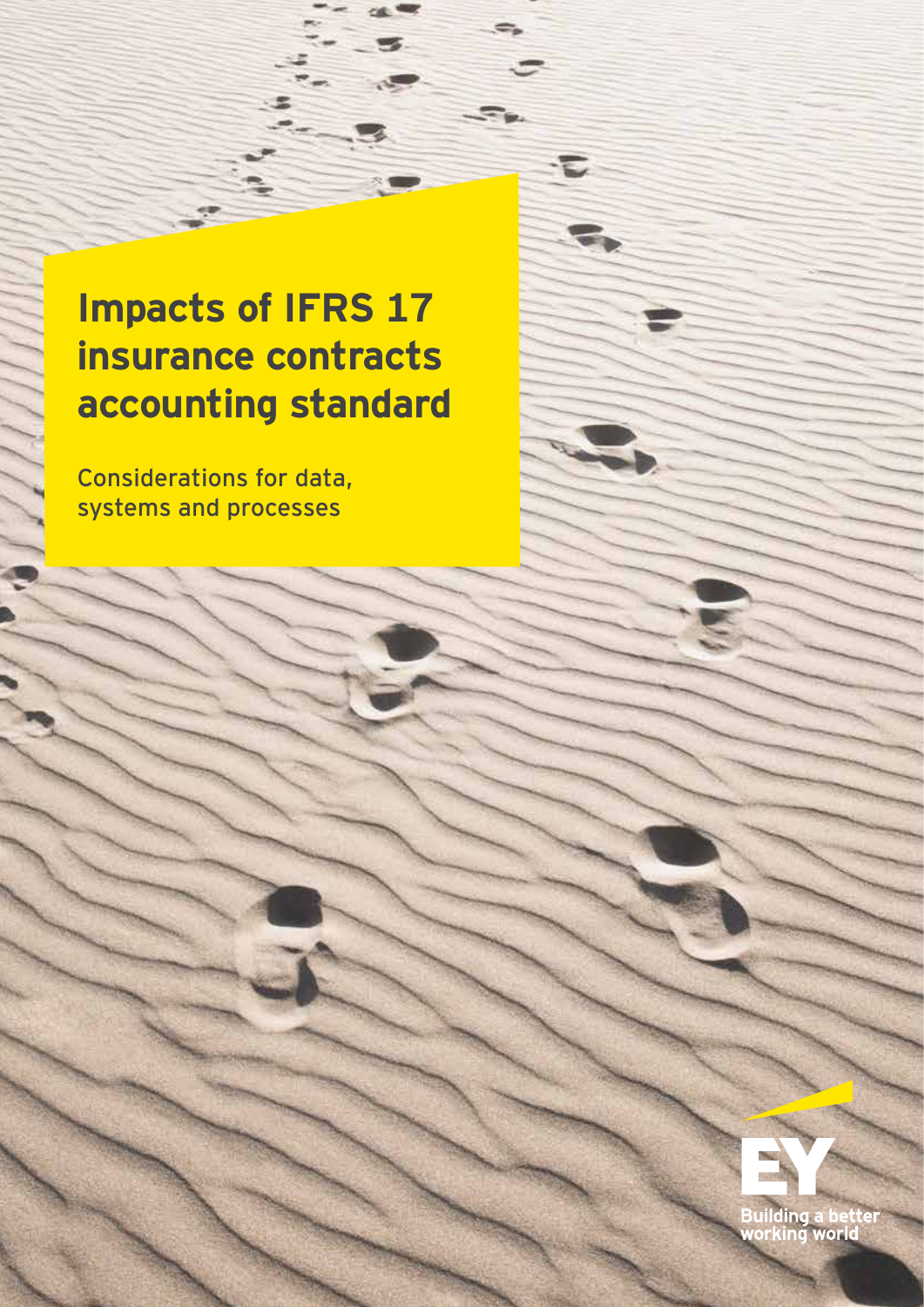Across the globe, an unprecedented wave of new reporting and regulatory requirements are driving changes that are significantly impacting the way insurers manage their business. The new financial reporting standard IFRS 17 will undoubtedly represent the most significant change to insurance accounting requirements in over 20 years.

IFRS 17 is scheduled to be applied for reporting periods starting on or after 1 January 2021. Its dynamics will not only have implications on the financial disclosures of insurers – it will also have profound operational impacts on all aspects of the organization.

EY is already supporting many insurers across the globe in implementing IFRS 17 and we can see that the industry faces tough challenges in understanding the operational impacts on data, systems and processes. IFRS 17 requirements trigger questions around:

- $\rightarrow$  the fundamental data management strategy, including data quality, storage and archiving
- the end-to-end systems architecture design and
- the different actuarial, risk and accounting processes that will support the future reporting process and how they will interact

In the next years insurers will need to implement significant technical and practical changes in order to appropriately respond to these questions. We believe the most efficient way to approach this will be through an integrated operating model and technology platform for Finance and Actuarial, enabling them to work as one unified team with one seamless calculation and reporting system.

We see generally three solution approaches to meet the new data, system and process challenges:

- 1. Actuarial driven solution Leverage existing data, system and processes for IFRS 17 and build on MCEV/Solvency II tools and models wherever sensible
- 2. Integrated IFRS 17 solution Build IFRS 17 capabilities through the introduction of an integrated solution that connects the finance and actuarial systems
- 3. GL embedded solution Provide an IFRS 17 platform through a central finance system

There are significant opportunities to use IFRS 17 as a catalyst for further changes needed in supporting functions such as Finance and Actuarial. It is clear that no single approach works for the entire industry. Whatever the approach, we believe that only with a truly integrated solution that closely connects the data, systems and process environment between Finance and Actuarial will insurers be able to meet the challenges of the future.

This paper makes the case for why insurers need to understand the new data, systems and process challenges before they start committing to a demanding implementation journey that is likely to be transformational. It also looks at the considerations and options for an IFRS 17 solution that will ultimately need to combine what is needed to comply with the IFRS 17 requirements and at the same time have to meet the insurers' finance strategy and business objectives. Lastly we provide practical actions to guide an implementation that's focused, sustainable, and able to deliver the expected results.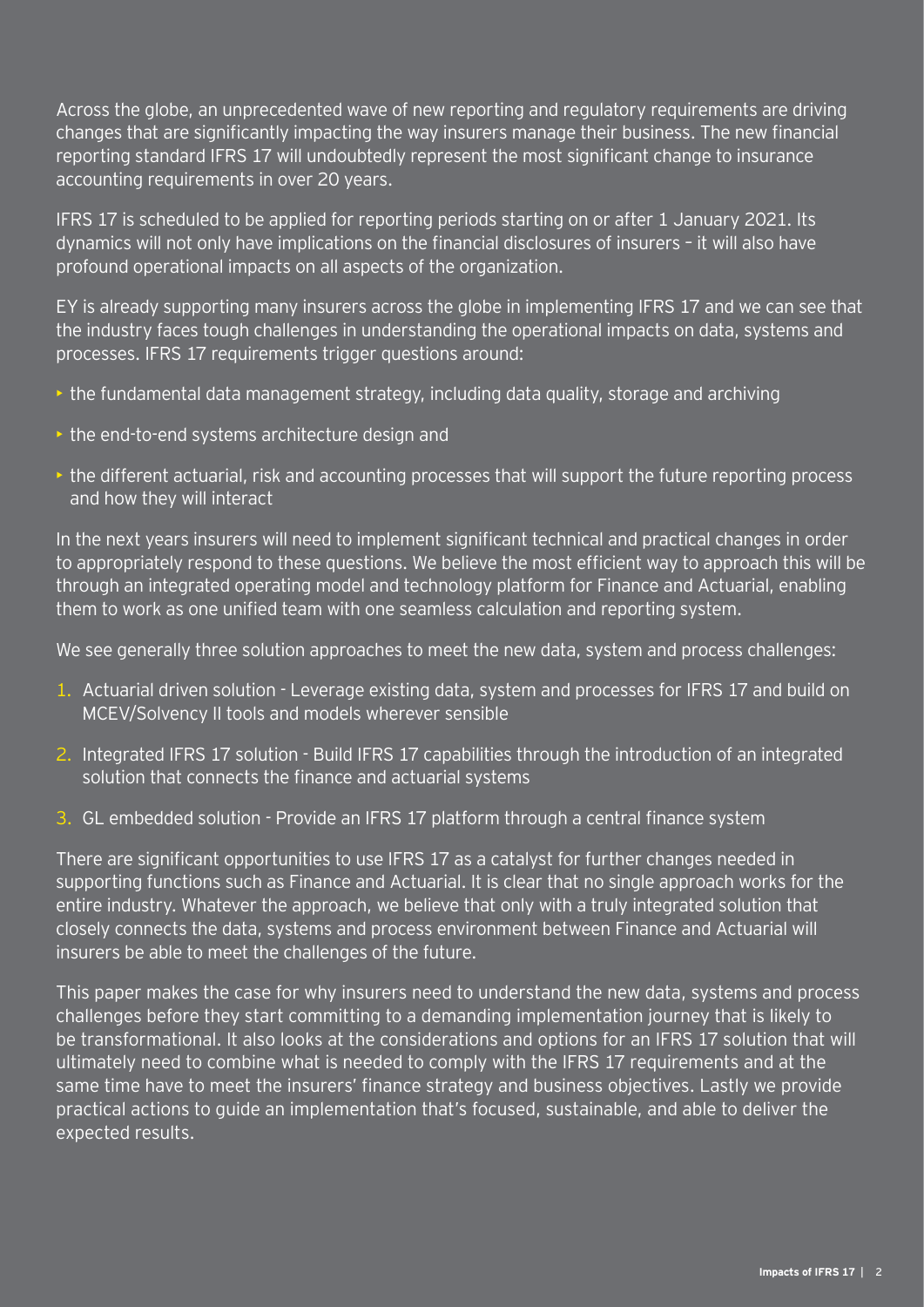# **Contents**

- 1. The reporting challenge
- 2. Operational implications
- 3. Solution options
- 4. Next steps
- 5. Tools and accelerators
- 6. Case studies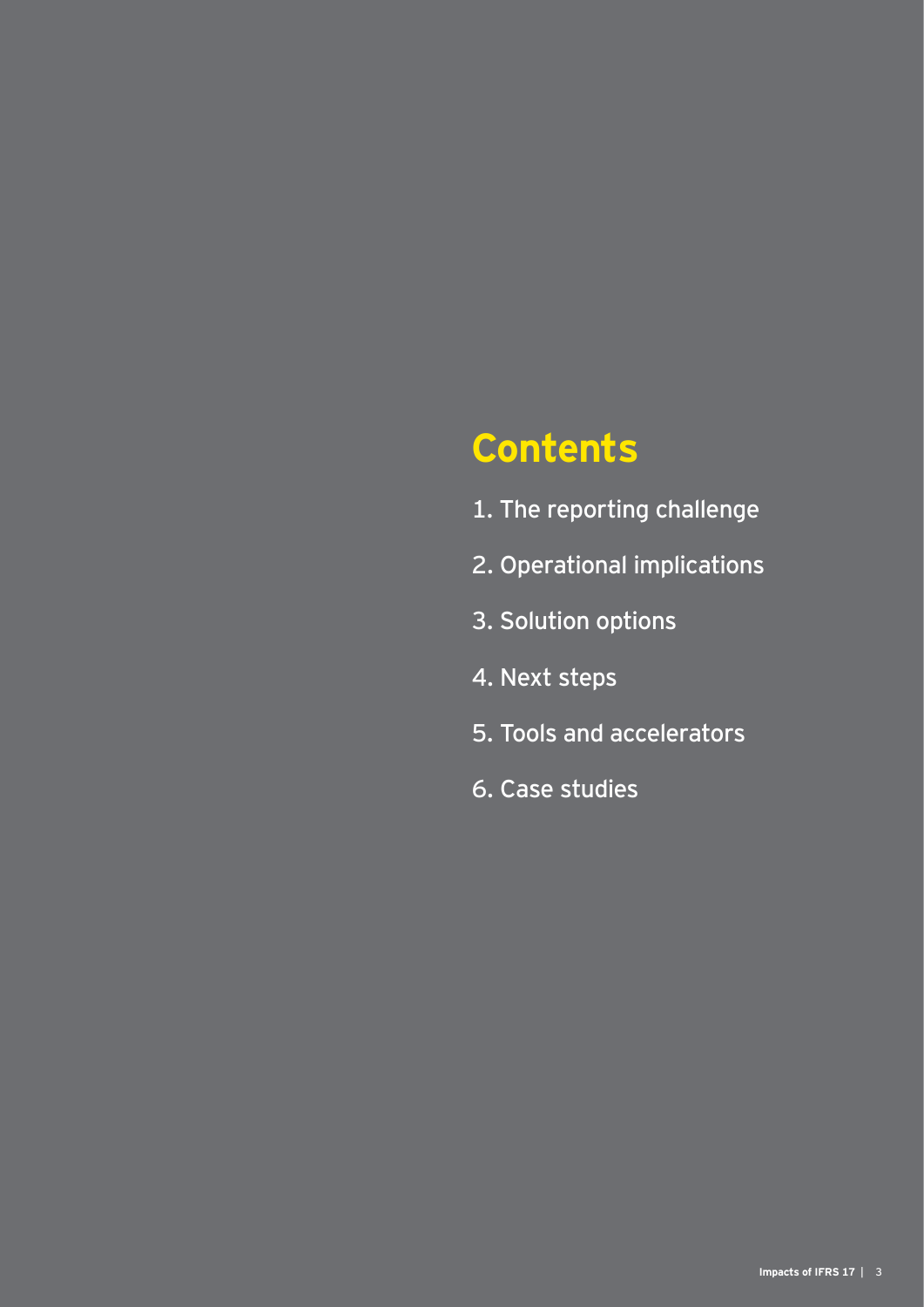### **The most significant change** to insurance accounting requirements **in 20 years**

On 18 May 2017 the International Accounting Standards Board (IASB or Board) issued IFRS 17 Insurance Contracts (The Standard). The Standard will be first applied for reporting periods starting on or after 1 January 2021.

IFRS 17 represents the most significant change to insurance accounting requirements in over 20 years – it demands a complete overhaul of insurers' financial statements. This major change program to implement IFRS 17 will extend beyond the finance and actuarial functions of insurers — with a large impact across Data, Systems and Processes (DSP).

Its business impacts need to be understood and communicated to a wide range of internal and external stakeholders. Given the scale of this change, investors and other stakeholders will want to understand the likely impact as early as possible.

The Standard uses three measurement approaches:



The principles underlying these measurement approaches result in a fundamental change to current practices. The detailed requirements are markedly different from existing models in a number of critical aspects that will:

- Change profit emergence patterns
- Speed up the recognition of losses on contracts that are expected to be onerous
- Add complexity to valuation processes, data requirements, assumption setting and analysing and communicating results

Greater granularity in contract groupings for valuation purposes will create additional complexity in the valuation models, data, system and process requirements.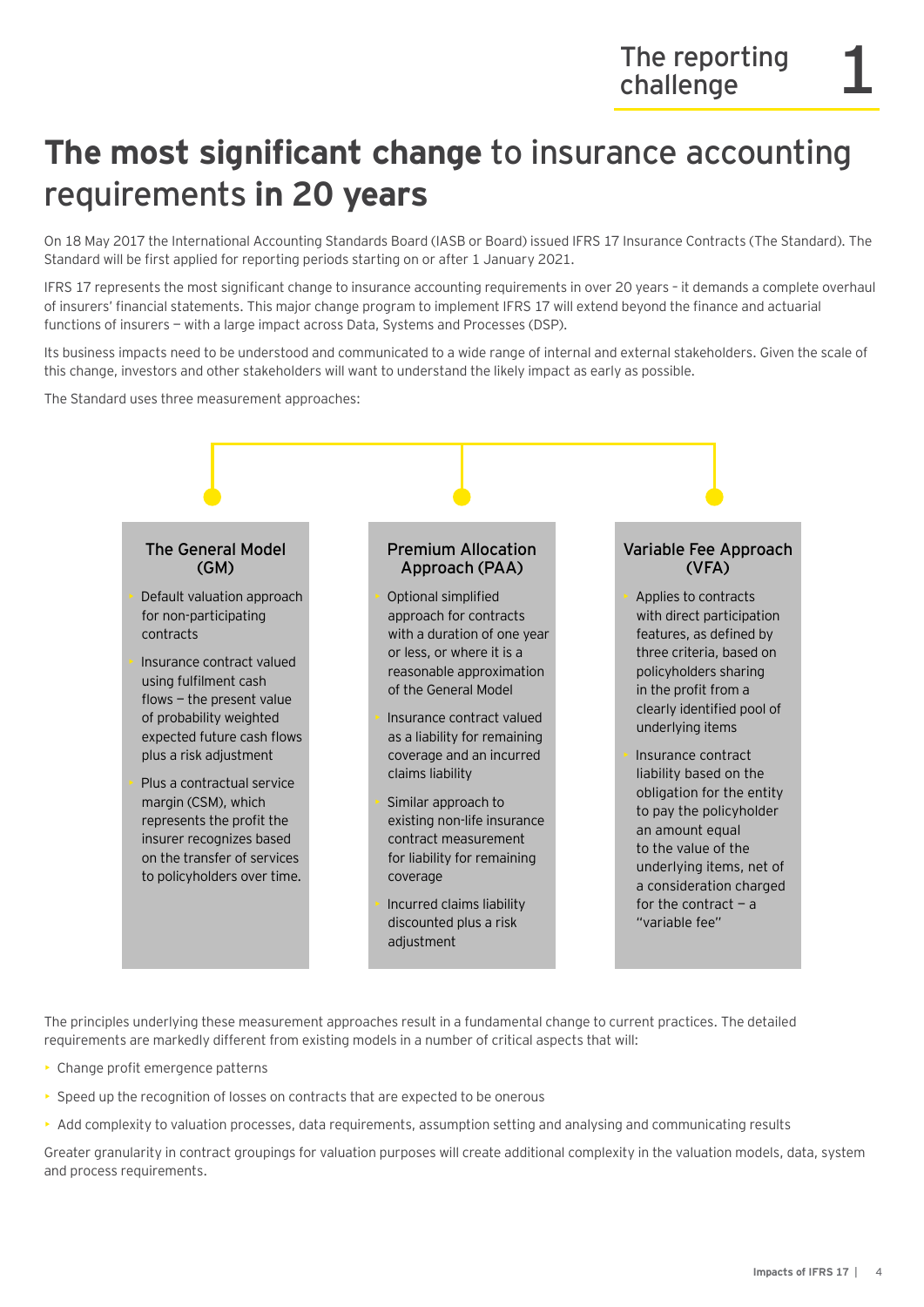### **Countdown to 2021** has started



In the coming years, insurers will need to interpret, understand and apply the new Standard to their insurance contracts and reporting  $-$  a process involving significant time and effort. The major change program required will extend beyond finance and actuarial teams and its impacts will need to be communicated to a broad range of internal and external stakeholders.

The timeline below shows the countdown to IFRS 17. Given the scale of change required and the complexity of the implementation task, especially around DSP, insurers should start formally assessing impacts and mobilize their organizations now.



### Exhibit 1: Countdown to IFRS 17 (for December year-end)

Note:

<sup>1</sup> The early adoption of IFRS 17 is permitted provided insurers have also adopted IFRS 9 and IFRS 15. Qualifying insurers can delay the implementation of IFRS 9 until the date of adoption of IFRS 17.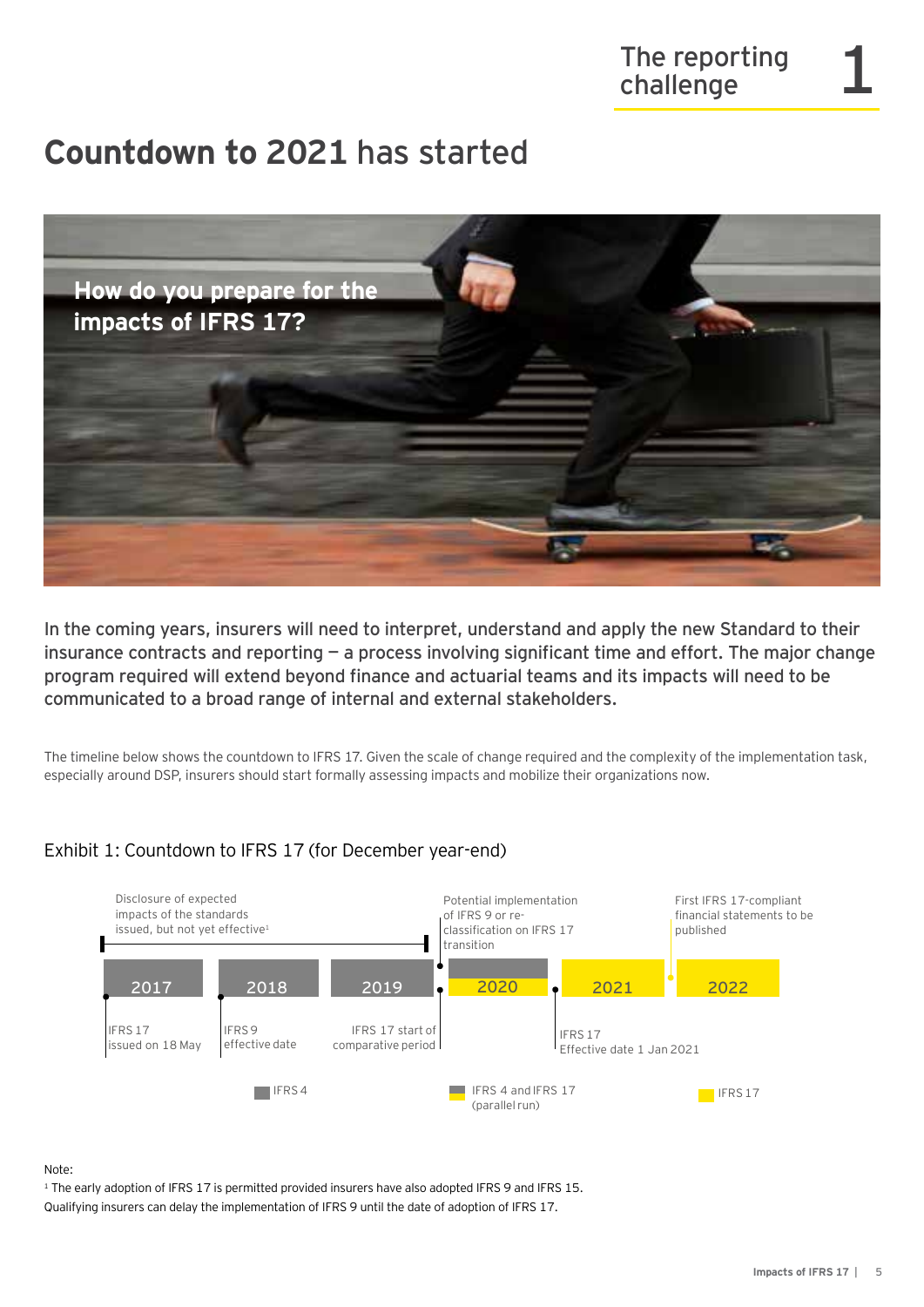# Why **data, systems and processes** are important to IFRS 17

The implementation of IFRS 17 will have profound impacts on all aspects of your organization, from front- to-back office.

We recommend a holistic approach to the implementation, covering the different dimensions of the Finance Target Operating Model (TOM). In discussions with insurers around the world, we found that most expect to face challenges understanding the operational impacts on DSP and it is therefore important to begin considering the changes now.

The diagram below shows some of the impacts of IFRS 17 on the Finance TOM

#### **Processes**

- Setting materiality concepts/guidelines
- Updating closing and reporting processes, actuarial processes, planning procedures, risk management
- Changes to internal and external reporting templates including group reporting packages
- Internal controls and audit trail
- Planning, budgeting and forecasting processes

#### **Policy**

- New accounting policies/ guidelines and control procedures
- IFRS 17 calculation methodology guidance and reporting instructions
- Actuarial models and assumptions setting and inputs
- General Ledger (GL) Chart of Accounts changes and local account mappings
- Investment policy changes (IFRS 9)

#### **Data**

- New financial reporting data requirements (input/output) at more detailed granularity
- Data reconciliations at different levels
- Data quality, storage and archiving
- Data security and controls
- Data governance and master data
- Demand for a single-source of truth for finance and risk data



#### **People**

- Technical and functional training
- Cross-functional collaboration (Business, Technology, Finance and Risk)
- Project resourcing and budget
- Managing change fatigue

#### **Performance Management**

- Changes in Management Information reports and Key Performance Indicators
- Value-based management, scorecards and incentive scheme adjustments

#### **Organization**

- Roles and responsibility changes (especially between Actuarial and Finance)
- Technical provisions assumptions /expert judgment committee
- Impacts on outsourcing contracts
- Consolidated group vs entity level reporting

#### **Systems**

- Impacts on core insurance systems, investment systems, actuarial systems, reporting systems
- New posting logic/engines for IFRS 17
- GL, consolidation tool and reporting system changes
- Changes to system interfaces
- Demand for of flexibility in the actual system landscape
- New system functionalities/features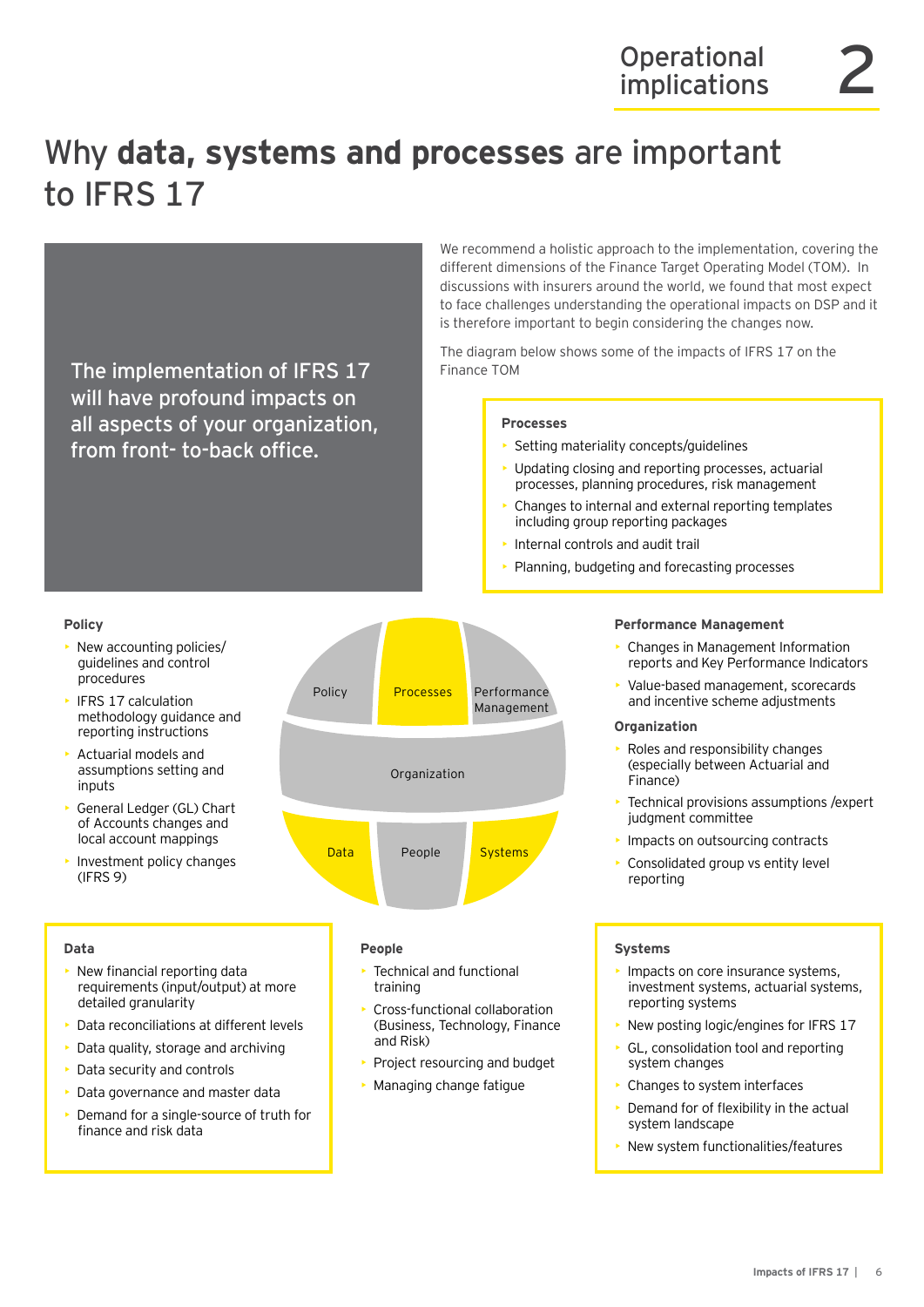# **Work back from the future state** to identify **data** requirements

While there are various solution options organizations should take a comprehensive data management approach to improve data and analytics capabilities strategically.

IFRS 17 will require organizations to ensure data governance, lineage and transparency across the entire reporting chain. This includes a wide spectrum of data that will be used, from historic or current data (e.g. policy and premium data or data to produce the risk adjustment) to forward-looking data (e.g. data used to produce cash flow projections).

To start, insurers should work with internal and external stakeholders to assess the current data flows and identify potential gaps. In doing so, it is critical to have the future state in mind to identify data requirements across the existing data and systems landscape.

In addition to data flow and system analysis, it is important to review your data management capabilities at the enterprise level. This includes the end-to-end data architecture and flow (e.g. source, master and reference data once for multiple uses), data governance process and policies (e.g. access controls and ownership), and the Target Operating Model (e.g. chief data office and interaction model) to "manage data as an asset". This will help you to define target-state data architecture to meet IFRS 17 Standard and company's strategic direction in data management.



### **Examples of practical considerations Data requirements**

- Data granularity need to be sufficient to support the measurement of homogeneous groups.
- Portfolios should sub-divided by inception date (cohort level) in order to calculate CSM.
- Historical interest rate data needs to be available for CSM calculation.
- Storage and audit of historical cash flow projections should be possible covering technical, operational and financial assumptions.
- Data reconciliation between external management and regulatory reporting needs to be enabled (e.g. IFRS, Economic Value Framework, Solvency II).
- Consistent data model across the reporting dimensions will be required to allow for multidimensional reporting.

#### **IFRS 17 disclosure future state**

Financial statements with new Chart of Accounts

Contractual service margin

**Expected** present value of cash flows

Risk adjustment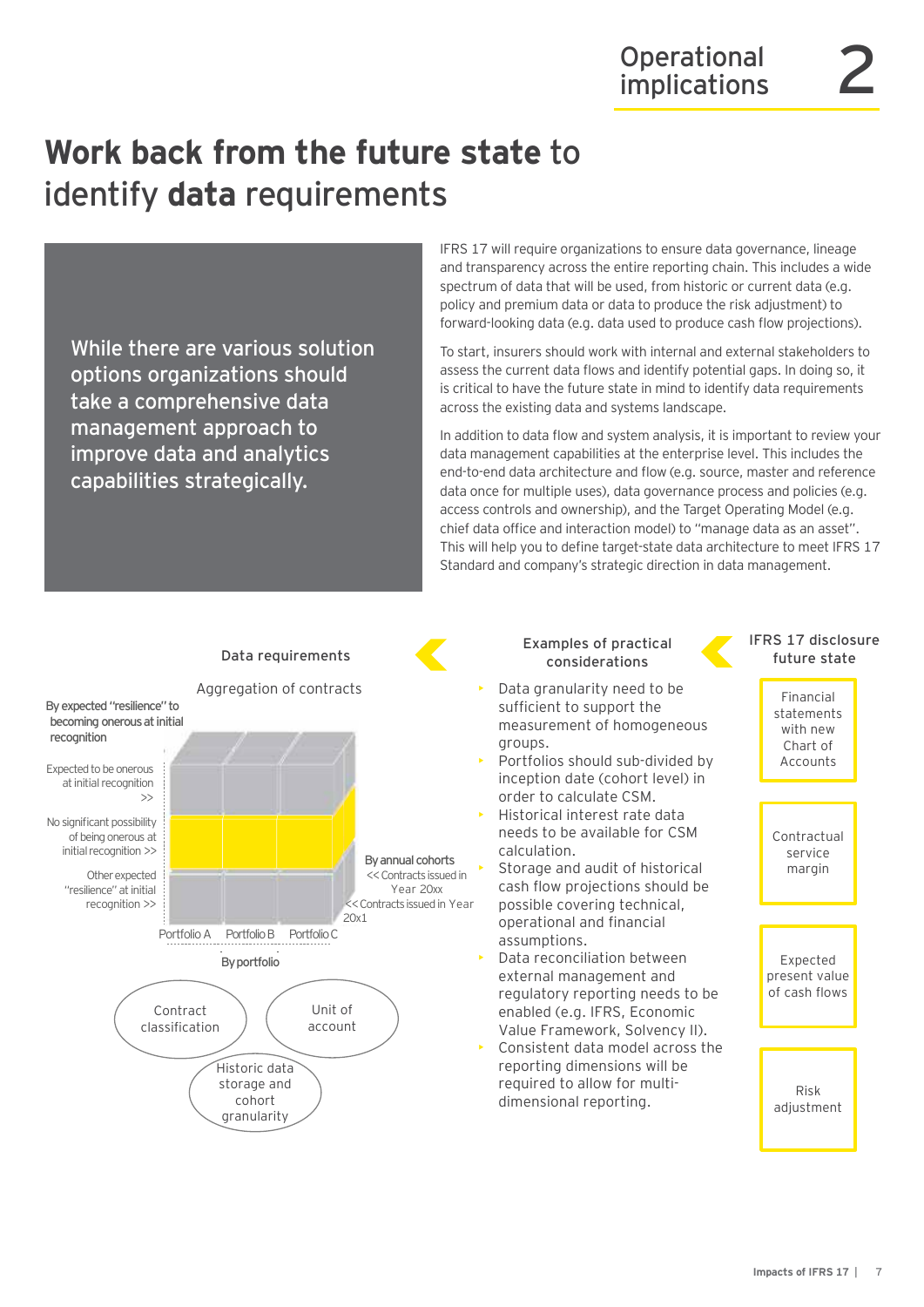## Impacts across the entire **systems** architecture need to be considered

Most components of the systems are impacted with high to medium complexity across DSP.

For insurers, the content and structure of data captured from products, portfolios and business units to support IFRS 17 reporting will change significantly. This will require changes to financial consolidation and reporting systems. In addition, changes to the primary financial statements and disclosures will impact GL and chart of accounts at both the group and business unit level.

Understanding the gaps in DSP will be critical for the success of IFRS 17. This will require careful analysis of the current state systems architecture, its functionality and capabilities, in order to design the best mix of systems for the target state that supports the companies' overall IFRS 17 agenda. Reviewing the technology landscape and architecture is an excellent opportunity to examine various options for the future, to ensure the technology/change benefits the company for the longer term.

### Exhibit 3: Finance and actuarial data and systems impacts

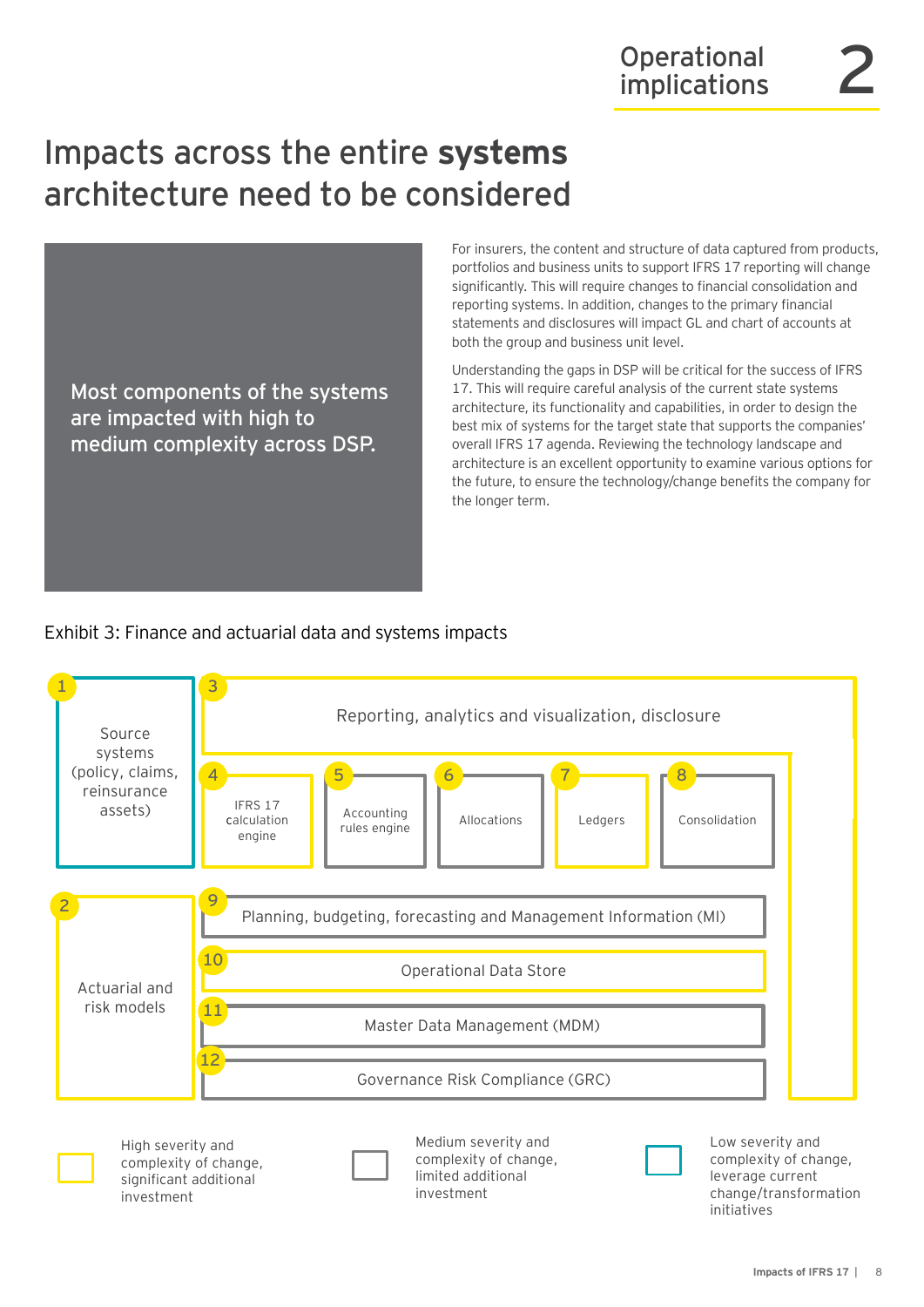| Source systems<br>Policy systems - extract additional information<br>from source including policy inception date and<br>policy duration<br>Append/extract data to include CSM value ranges<br>if existing at policy level                                                 | $\overline{2}$<br><b>Actuarial and risk models</b><br>Embed CSM methodology in actuarial/risk/capital<br>models based on revised cohort drivers<br>Implement assumptions management to allow<br>reconciliation between local GAAP/MCEV/Solvency<br>II to IFRS 17<br>> Update modelled results output to reflect IFRS 17<br>grouping and CSM |
|---------------------------------------------------------------------------------------------------------------------------------------------------------------------------------------------------------------------------------------------------------------------------|---------------------------------------------------------------------------------------------------------------------------------------------------------------------------------------------------------------------------------------------------------------------------------------------------------------------------------------------|
| 3<br><b>Reporting layer</b><br>> Update reporting/disclosure tools based on IFRS<br>taxonomy<br>Add new analysis of movement/change steps to<br>capture CSM amortization impacts<br>Capture notes to business rules used to build<br>homogenous cohorts and CSM accretion | IFRS 17 calculation engine<br>Require calculation engine to calculate, amortize<br>and adjust CSM, either as a part of actuarial,<br>finance systems or a separate application<br>Build the integration to GL system                                                                                                                        |
| $\overline{5}$<br><b>Accounting rules engine</b><br>$\triangleright$ Update accounting rules to post to new accounts<br>and cohorts                                                                                                                                       | $\circ$<br><b>Allocations</b><br>> Change some allocations to be done at cohort level<br>not policy<br>> Update allocation rules to exclude certain costs<br>such as non-incremental acquisition costs                                                                                                                                      |
| <b>Ledgers</b><br>> Enhance GL Chart of Accounts to capture CSM on<br>the balance sheet and CSM amortization on the<br>profit and loss statement<br>▶ Potentially capture product cohorts                                                                                 | 8<br>Consolidation<br>> Update consolidation and group reporting to<br>include additional CSM reporting requirements                                                                                                                                                                                                                        |
| Planning, budgeting and forecasting and<br>MI<br>Bring business planning and forecasting models<br>into line with the new external reporting basis                                                                                                                        | 10 <sup>°</sup><br><b>Operational Data Stores</b><br>▶ Update to capture policy inception date, duration<br>and CSM value ranges<br>> Capture historical amortization of CSM per cohort                                                                                                                                                     |
| > Update internal and external KPIs to reflect CSM<br>and the levers available to manage                                                                                                                                                                                  | Create link between policies and cohorts<br>Capture market and non-market data to update<br>assumptions required for CSM                                                                                                                                                                                                                    |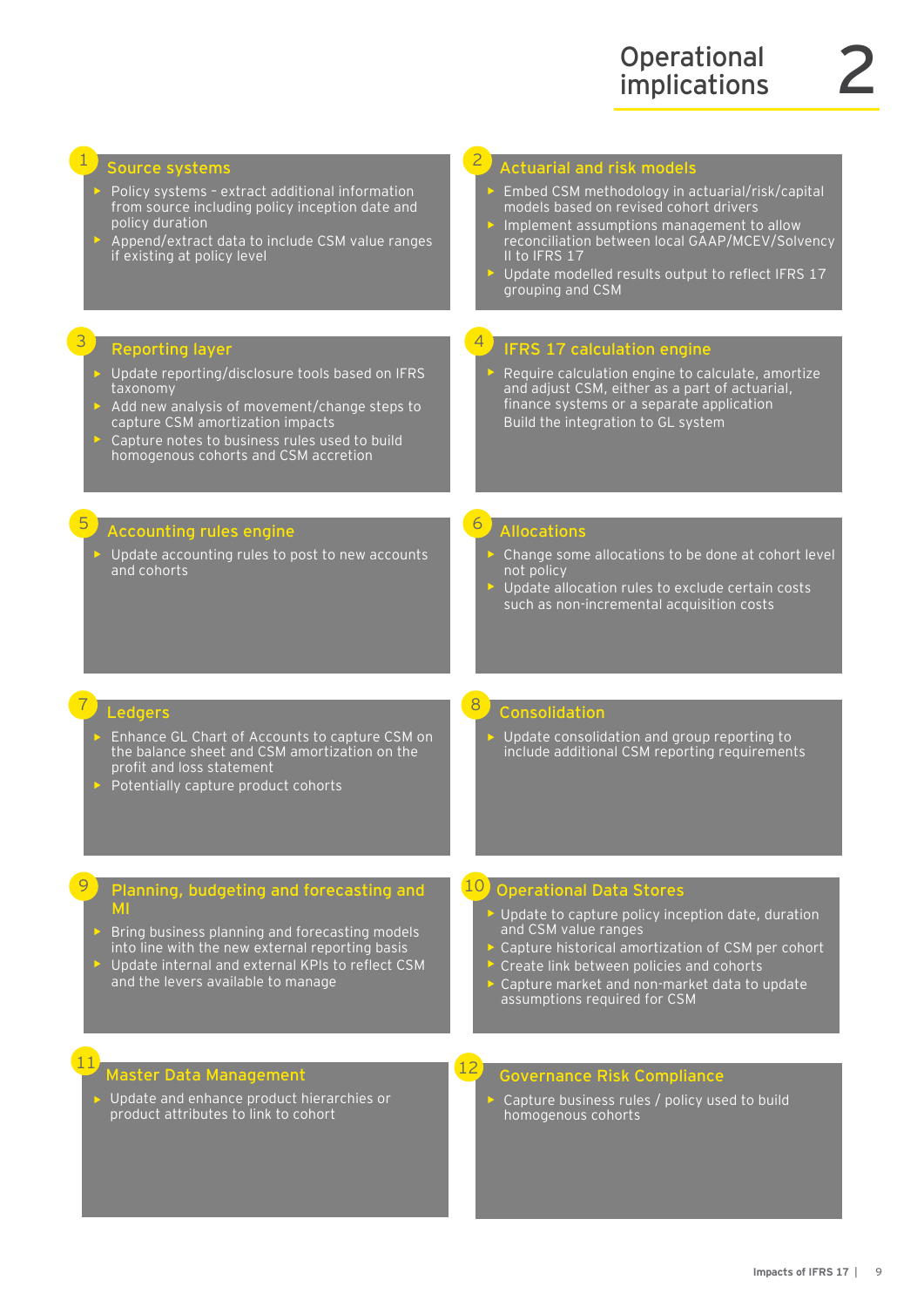### End-to-end financial **processes** will be impacted and require a number of changes

Financial processes and underlying systems will need a major overhaul in order to keep up with the reporting requirements of IFRS 17 highlighted in Section 1.

The key changes are summarized below.

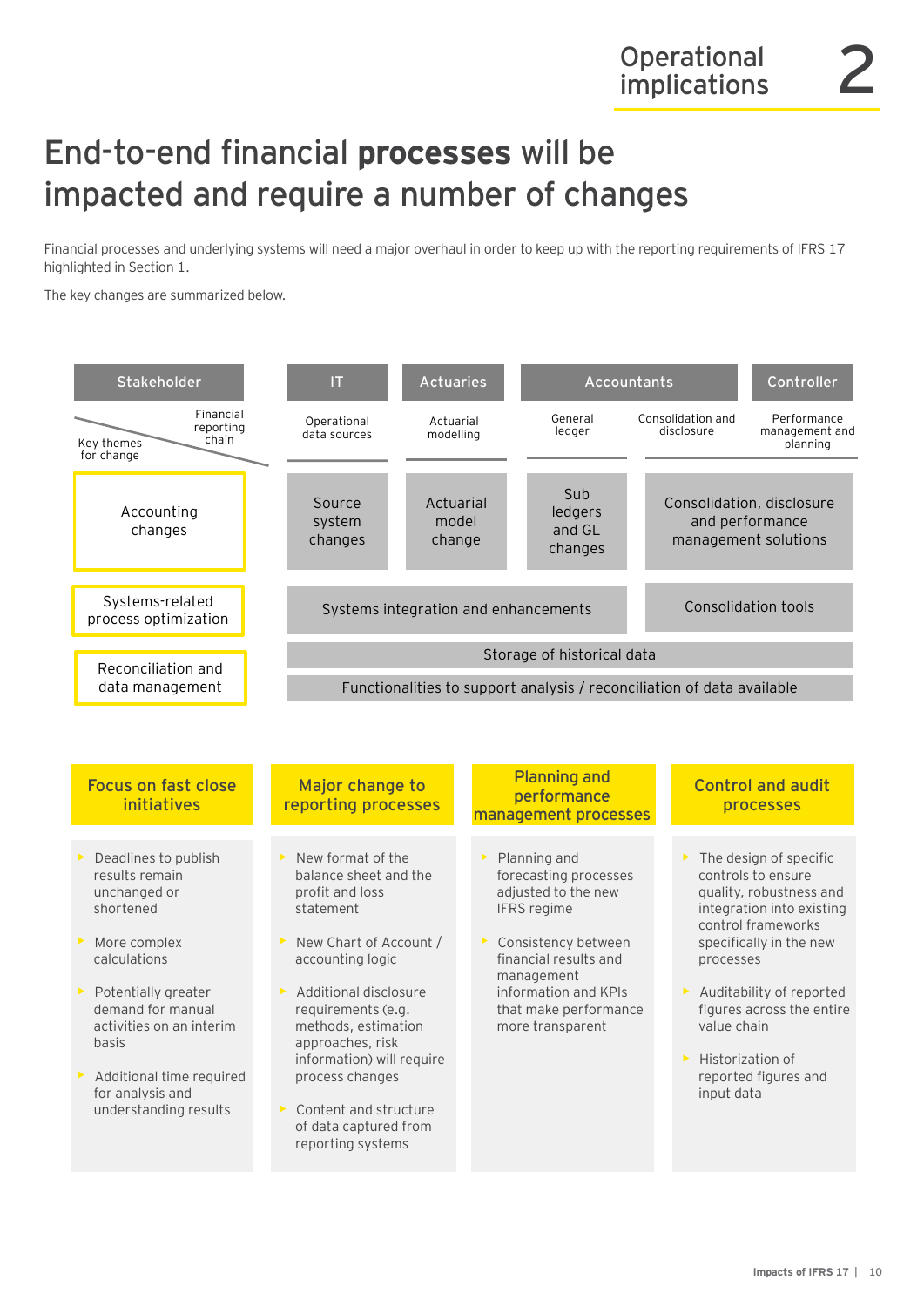# Upfront **considerations** for IFRS 17 implementation

It is important to first determine your ambition level and to establish high- level Design Principles for IFRS 17 based on your Business Guiding Principles before embarking on your implementation journey. This way, you can derive the expected benefits from the investments and resources.

One of the top priority activities at the start of an IFRS 17 implementation is to produce an integrated operational design which can direct all of the change efforts. To create something that is right for the company, it is important to have a way to make decisions quickly, consistently and in line with its ambitions.

IFRS 17 Design Principles can address those needs. These design principles guide the IFRS 17 solution in terms of DSP and should be based on broader Business Guiding Principles of the overall operating model.

We recommend establishing and communicating these Design Principles upfront, to help navigate your implementation journey.

### Business Guiding Principles (examples) The South Research of the Suite of the IFRS 17 Design Principles

#### **Technical design**

- Ensure commercial considerations are incorporated
- Leverage Solvency II environment to assist with operational alignment, where relevant
- Consider and evaluate industry good practice (smart follower)
- Design and build for minimum granularity to support disclosure and optimize commercial benefits while minimising operational complexity

#### **Operational design**

- Buy systems and leverage available functionalities before building new systems in-house
- Source data only once. Avoid multiple and any "off-line" sourcing of data and source external or market data only from approved sources wherever possible
- Automate system interfaces and feeds from data sources

#### **Process design**

- $\triangleright$  Optimize the speed of the accounting and actuarial production chain
- Produce the IFRS 17 results in a cost-optimized fashion
- Integration of reporting process and bases where possible
- Reporting, planning and forecasting should be derived from same process

# (examples)

- $\blacktriangleright$  Providing an appropriately succinct and well-defined data architecture delivering a "single version of the truth" in respect of finance reporting **(Data)**
- Providing a systems architecture that is flexible, scalable and reusable allowing Finance and Actuarial to undertake fast and robust modelling and approximate stress testing on a self-service basis where appropriate **(Systems)**
- Automated processes where there are clear and measurable tangible benefits, and automation is cost-effective to deliver **(Processes)**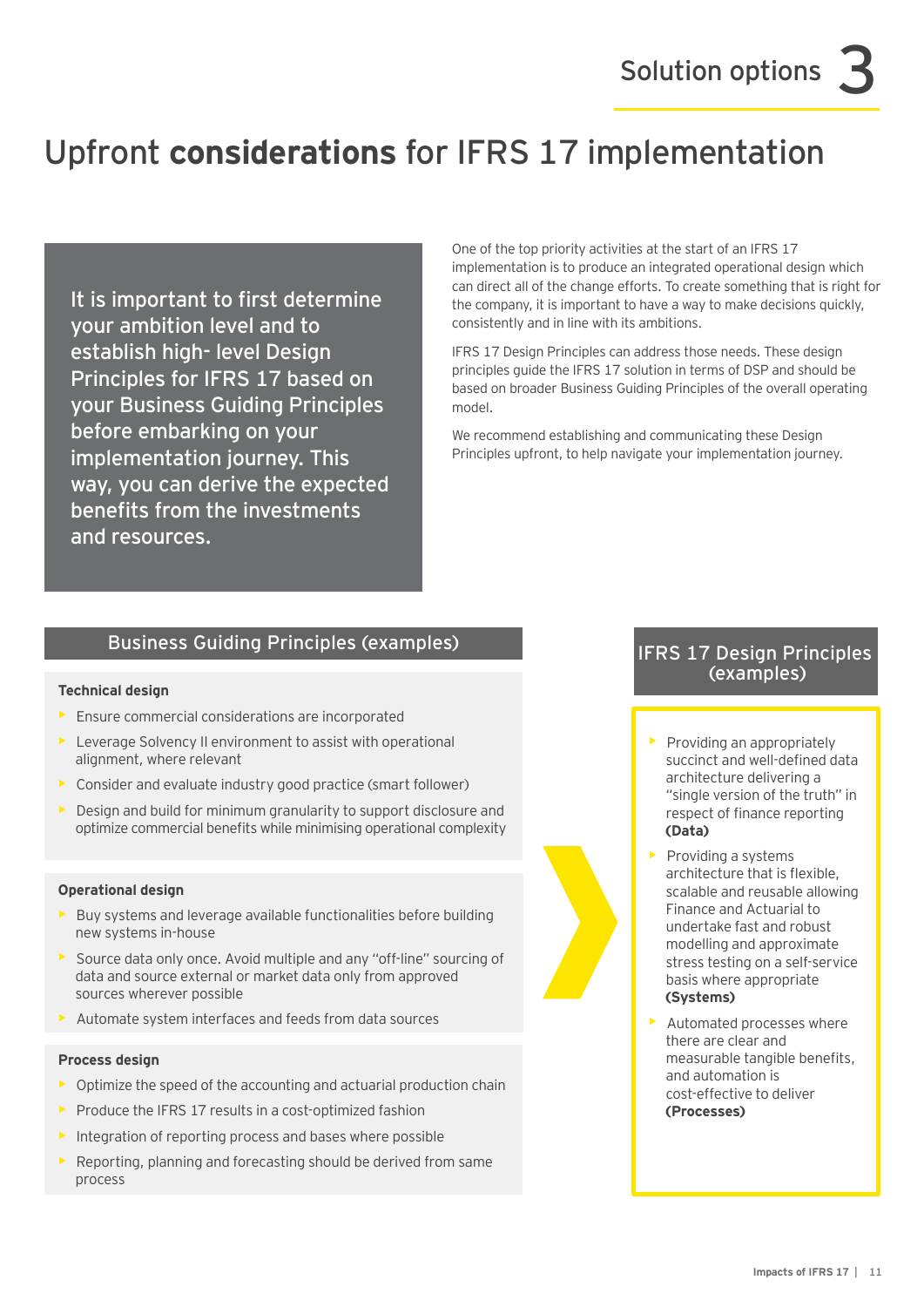### Change the challenges to **opportunities**

IFRS 17 provides a significant opportunity for insurers to introduce efficiencies into DSP. In the next four years, insurers will need to implement significant technical and practical changes. In this section we look at the considerations and options for solution approaches that EY has compiled from working with major insurers across the globe, in particular Europe, Americas, Asia and Australia.

Rather than simply adding solutions to meet immediate needs, IFRS 17 and the future reporting challenge will best be met by stepping back and building greater integration between finance, risk and actuarial through a common vision around operations. We believe the most efficient way to approach this will be through an integrated operating model and technology platform for finance and actuarial, enabling them to work essentially as one unified team with one seamless calculation and reporting system. Only with a truly integrated solution that connects the data, systems and process environment between Finance and Actuarial will insurers be able to meet the new regulatory and accounting reporting challenges of the future.

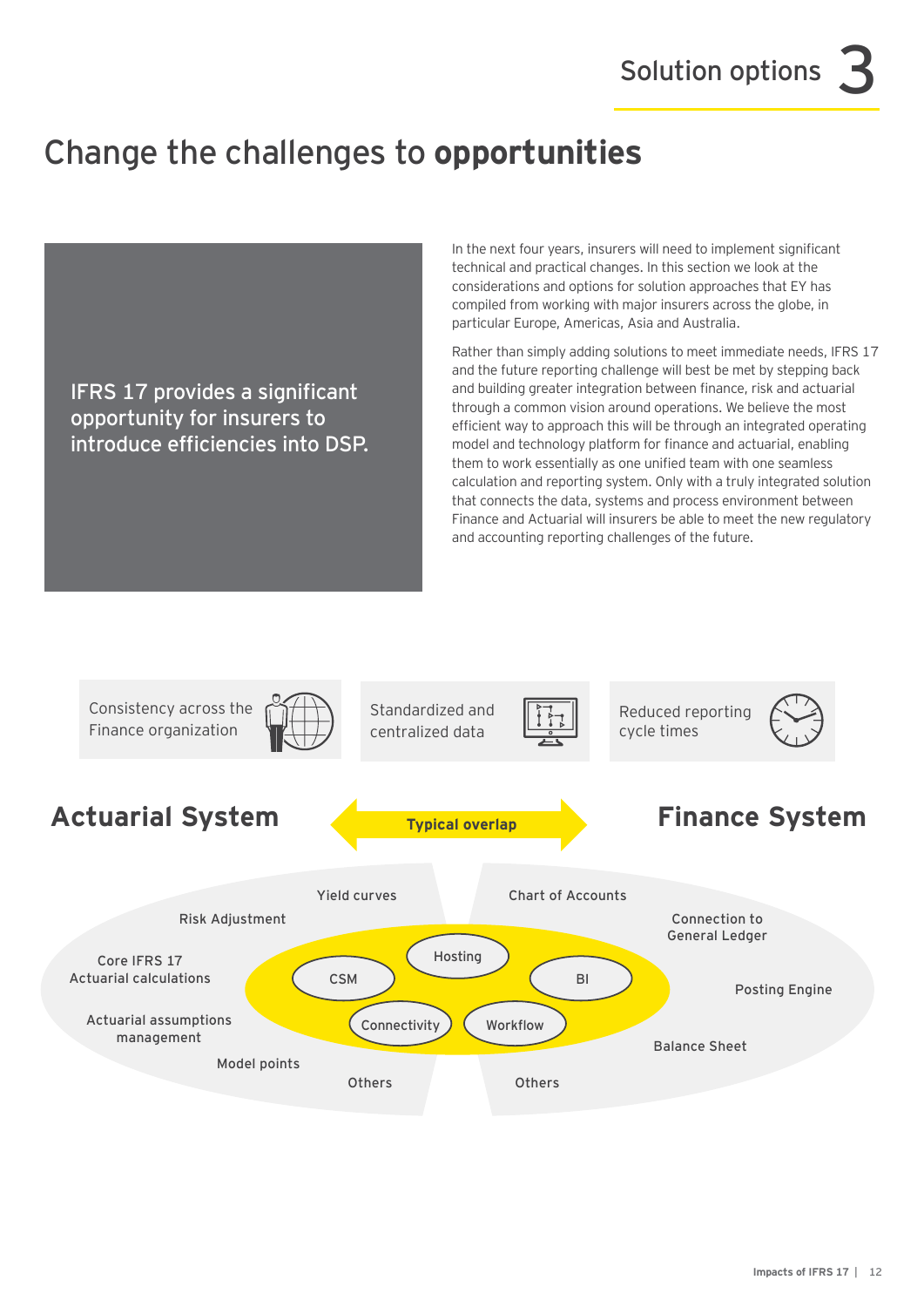### Three approaches to **achieve your long-term vision** through IFRS 17 implementation

 $II = II$  IFRC 17

|                                               | Actuarial-driven solution                                                                                                                                                                                                                                                                                                                                                                                                      | ilitegrated in RS 17<br>$\overline{2}$<br>solution                                                                                                                                                                                                                                                                                                                                                              | GL embedded solution<br>3                                                                                                                                                                                                                                                                                                                                                                                                                                         |
|-----------------------------------------------|--------------------------------------------------------------------------------------------------------------------------------------------------------------------------------------------------------------------------------------------------------------------------------------------------------------------------------------------------------------------------------------------------------------------------------|-----------------------------------------------------------------------------------------------------------------------------------------------------------------------------------------------------------------------------------------------------------------------------------------------------------------------------------------------------------------------------------------------------------------|-------------------------------------------------------------------------------------------------------------------------------------------------------------------------------------------------------------------------------------------------------------------------------------------------------------------------------------------------------------------------------------------------------------------------------------------------------------------|
|                                               | Leverage existing DSP for IFRS 17,<br>and build on MCEV/Solvency II<br>tools and models wherever<br>sensible                                                                                                                                                                                                                                                                                                                   | Build IFRS 17 capabilities through<br>the introduction of an integrated<br>solution that connects the finance<br>and actuarial systems                                                                                                                                                                                                                                                                          | Provide an IFRS 17 platform<br>through a central finance system                                                                                                                                                                                                                                                                                                                                                                                                   |
| 出<br>$\bullet$<br>Ť<br>$\overline{10}$<br>How | Build on existing MCEV/<br>▶<br>Solvency II tools and leverage<br>existing data, processes and<br>systems wherever possible<br>Enhance current actuarial<br>system to produce CSM<br>calculations and related data<br>and results<br>Enhance existing finance<br>systems and IT solutions to<br>cover IFRS 17 specific<br>accounting and reporting<br>requirements (e.g. unit of<br>accounts. movement tables,<br>disclosures) | Build IFRS 17 capabilities<br>through the introduction of an<br>integrated "sub-ledger-type<br>solution" that connects the<br>finance and actuarial systems<br>Build an integrated insurance<br>data model for source data and<br>results data onto one platform<br>to eliminate redundancy<br>Consider building a powerful<br>enterprise data warehouse to<br>provide flexible reporting and<br>analysis tools | Use existing actuarial system as<br>base and enhance the central<br>finance system with<br>multi-dimensional IT capabilities<br>to provide a new multi-ledger,<br>multi-client, multi-product,<br>multi-currency, multi-time IFRS<br>17 platform<br>Take advantage of in-memory<br>calculation features with<br>integrated database to support<br>historic data storage and cohort<br>granularity with enhanced<br>actuarial & risk modelling for<br>cohort views |
| <b>Pros</b>                                   | Probably easiest and fastest<br>solution to implement<br>Built primarily on existing<br>reserving, MCEV and Solvency II<br>tools and processes<br>Lower investment required<br>▶                                                                                                                                                                                                                                               | Opportunity to implement a<br>Þ.<br>new, more efficient system<br>setup while leaving old systems<br>intact<br>Shorter time to benefits<br>realization<br>Ancillary benefits in areas<br>▶<br>outside IFRS<br>Information at a more granular<br>level                                                                                                                                                           | Higher flexibility of the<br>implemented solution<br>Enables addition of other<br>$\blacktriangleright$<br>requirements (e.g. IFRS 9 and<br>Solvency/RBC)<br>Lower critical path risk<br>Single-source of truth for<br>Finance, Actuarial and Risk                                                                                                                                                                                                                |
| Cons                                          | Less efficient system setup<br>▶<br>(more add-ons)<br>May not fit the future IFRS 17<br>reporting timelines and new<br>requirements (e.g. controls)<br>Considerable manual steps<br>▶<br>means higher operating costs                                                                                                                                                                                                          | Multiple data sources and<br>complexity of the process means<br>higher implementation risks<br>Large upfront investment<br>▶<br>required for new solution with<br>potentially limited lifespan<br>Critical path risk (need a "plan<br>B" or parallel runs)                                                                                                                                                      | Takes longer to realize benefits<br>from migration<br>Likely to have some manual steps<br>and solutions resulting in higher<br>cost<br>Could be expensive to implement<br>and technology still unproven                                                                                                                                                                                                                                                           |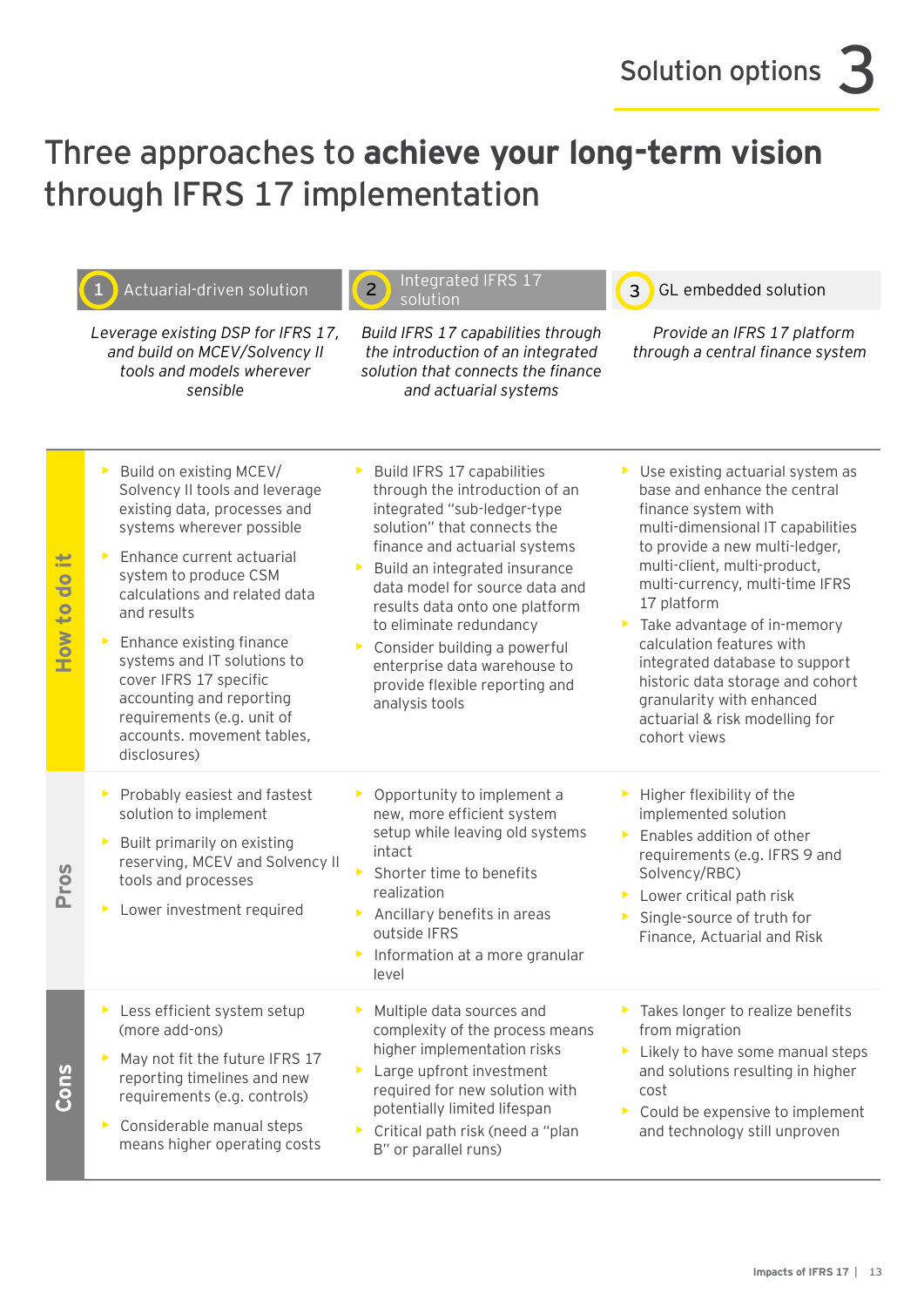The ultimate solution choice will be the one that combines what is needed to comply with the IFRS 17 requirement and what is needed to meet your finance strategy and business objectives. This is driven by understanding your systems strategy and systems target state.



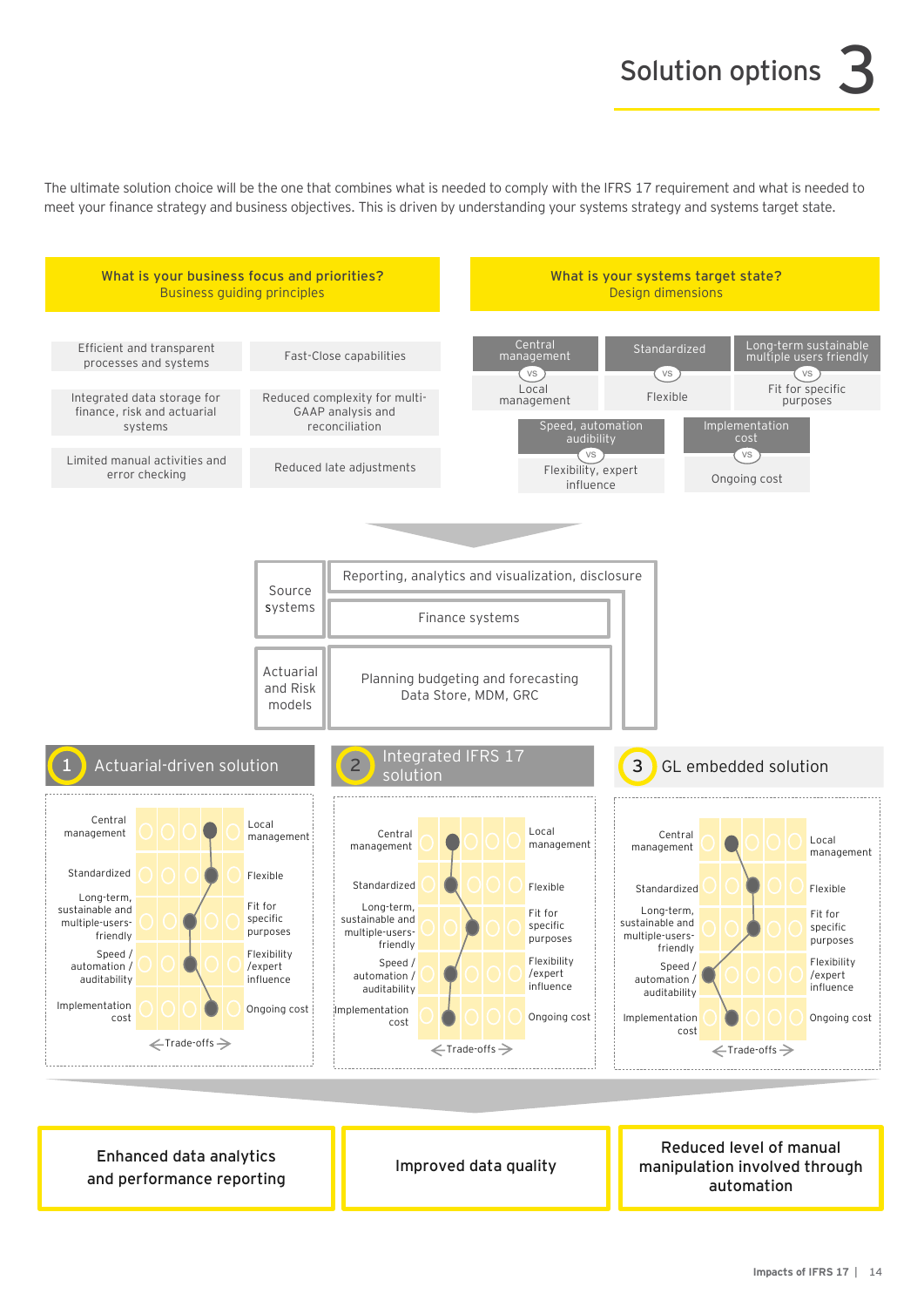# **Ten key actions** to kick-start your IFRS 17 implementation

Perform Impact Assessment

Engage internal and external stakeholders

- 1. Understand IFRS 17 requirements
- 2. Perform gap analysis (using pre-populated templates where possible)
- 3. Conduct impact assessments around architecture, data, systems and processes
- 4. Conduct business and technology briefing sessions
- 5. Report findings and implementation approach to Board, executive team and key stakeholders
- 6. Discuss findings with external auditor and regulators
- 7. Seek approval for next Design phase

Mobilize IFRS 17 implementation program

- 8. Mobilize project resources and key internal and external stakeholders
- 9. Provide core team training
- 10. Develop implementation roadmap and budget

EY is working with major insurers globally as they assess the financial and operational impacts of IFRS 17, mobilize their implementation programs and communicate with their stakeholders.

In embarking the journey of IFRS 17 implementation program, EY can assist you to kickstart with number of tools to structure the project in a complete and efficient way allowing you to focus on the important issues. This includes our IFRS Operational Impact Analyzer tool, IFRS 17 Data Model and IFRS 17 Actuarial Modelling tool.

### Exhibit 4: IFRS 17 high-level implementation roadmap

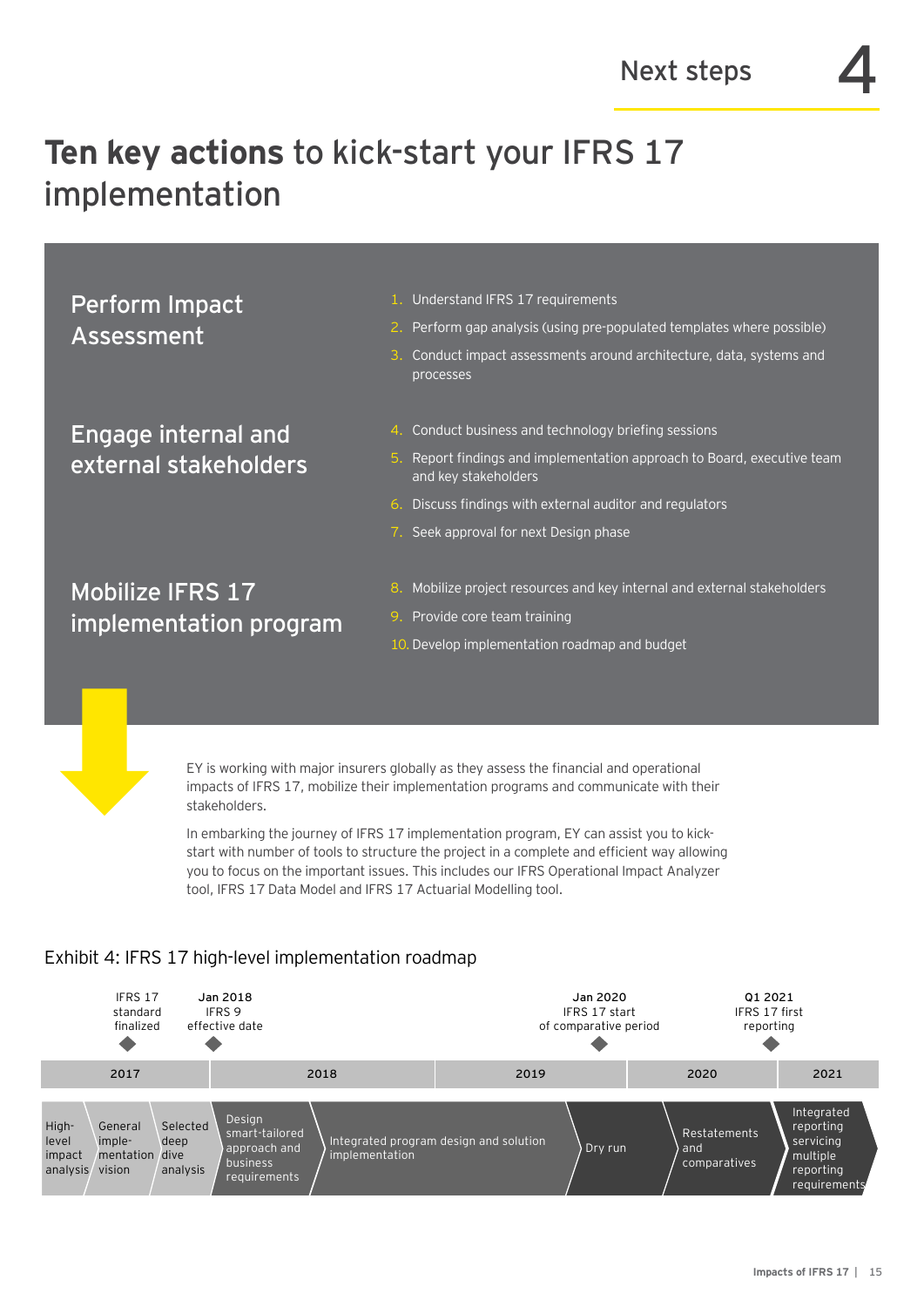### How EY can help with **EY tools and accelerators**

|                                                        | <b>EY service offerings</b>                                                                                                                                                                                            | <b>EY tools and accelerators</b>                                                                                                           |
|--------------------------------------------------------|------------------------------------------------------------------------------------------------------------------------------------------------------------------------------------------------------------------------|--------------------------------------------------------------------------------------------------------------------------------------------|
| Mobilize,<br>analyze and<br>evaluate                   | Trainings, webcasts and workshops<br>Assistance on key technical questions<br>Operational impact assessment<br>Financial impact analysis<br>Resources and costs estimation<br>Roadmap of activities for implementation | IFRS 17 Operational Impact Analyzer<br>IFRS 17 / IFRS 9 training materials<br>Gap assessment approach<br>Roadmap and costing template      |
| Design smart-<br>tailored<br>implementation<br>program | Target Operating Model and KPIs design<br>System impact assessment<br>Data analysis preparation for transition                                                                                                         | IFRS 17 Actuarial Modelling tool<br>Financial impact analysis tool<br>Data and system impact analysis tool<br>System architecture examples |
| Program<br>implementation                              | Investor and stakeholders education<br>Project management and Project M<br>Office support                                                                                                                              | Model accounts, data model and Chart of<br>Accounts<br>IFRS 17 / IFRS 9 training materials                                                 |
| Dry run                                                | Transition data preparation<br>Re-design of control frameworks and<br>processes<br>TOM implementation<br>Pilot testing<br>Board awareness sessions                                                                     | Model accounts, data model and Chart of<br>Accounts<br>IFRS 17 / IFRS 9 training materials                                                 |
| Live reporting                                         | Investor and stakeholders education<br>Technical support<br>Quality assurance                                                                                                                                          | <b>IFRS 17 Chart of Accounts</b><br>IFRS 17 / IFRS 9 training materials                                                                    |

### IFRS 17 Operational Impact Analyzer

A web-based tool to identify operational gaps from a micro and macro perspective in the insurer's existing processes, systems, data, models and policies, compared to the new requirements of IFRS 17

### IFRS 17 Actuarial Modelling tool

An actuarial model to identify the inputs needed to support IFRS 17 reporting

The tool demonstrates the impacts of changing assumptions and cash flows on reported results. It can also perform multiple model runs to produce Analysis of Surplus and separate the impact of different assumption and experience changes.

The tool is capable of calculating IFRS 17 insurance liabilities for a contract or a portfolio at inception and subsequent measurement dates.

#### # Gaps by dimension



Presentation and disclosure 13 Variable fee approach Level of aggregation **Discounting**  $CSM$ 

# Gaps by topic



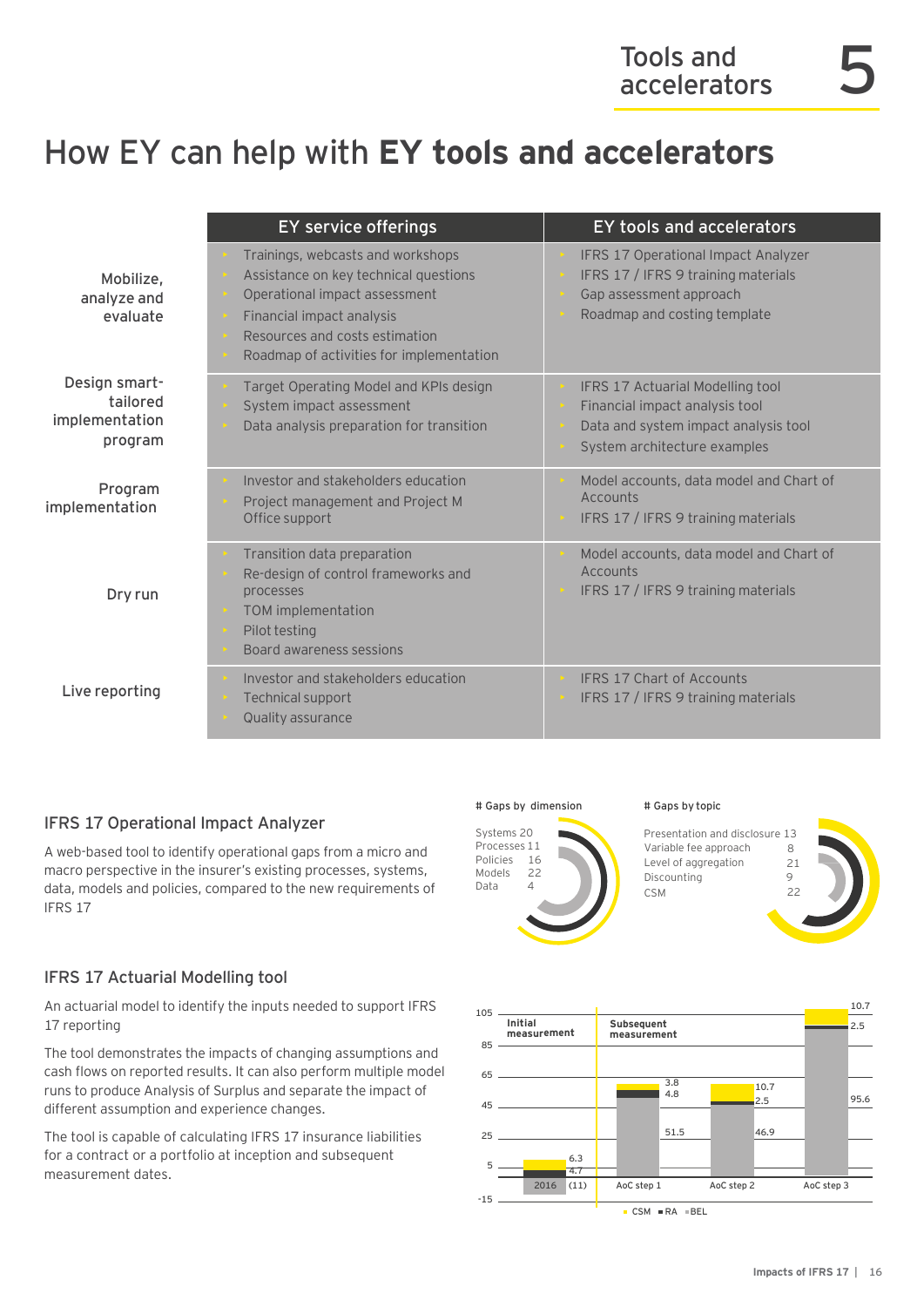### How EY can help with **selecting the most appropriate IFRS 17 solution**

EY has a broad understanding of the different IFRS 17 solutions in the market and extensive experience with vendor selection. Combined with our collaboration approach with key alliance partners, we are able to facilitate the decision-making for a suitable solution.

The IFRS 17 calculation engine will be a critical new component in the overall finance/actuarial landscape. The calculation of the new CSM component as part of the BBA/VFA measurement models are only one part of the new calculation capabilities needed in the new IFRS 17 world.

Vendors are at various stages of development for supporting the new IFRS 17 requirements. European providers are re-purposing their Solvency 2 assets whereas North American providers are rapidly advancing bespoke solutions.

EY has extensive experience with vendor selection<sup>1</sup> and sourcing, as well as global insights into development paths with key alliance partners to facilitate the decision-making for a suitable solution.



#### Note:

<sup>1</sup> This is a sample list of vendors based on recent market research and is not meant to be exhaustive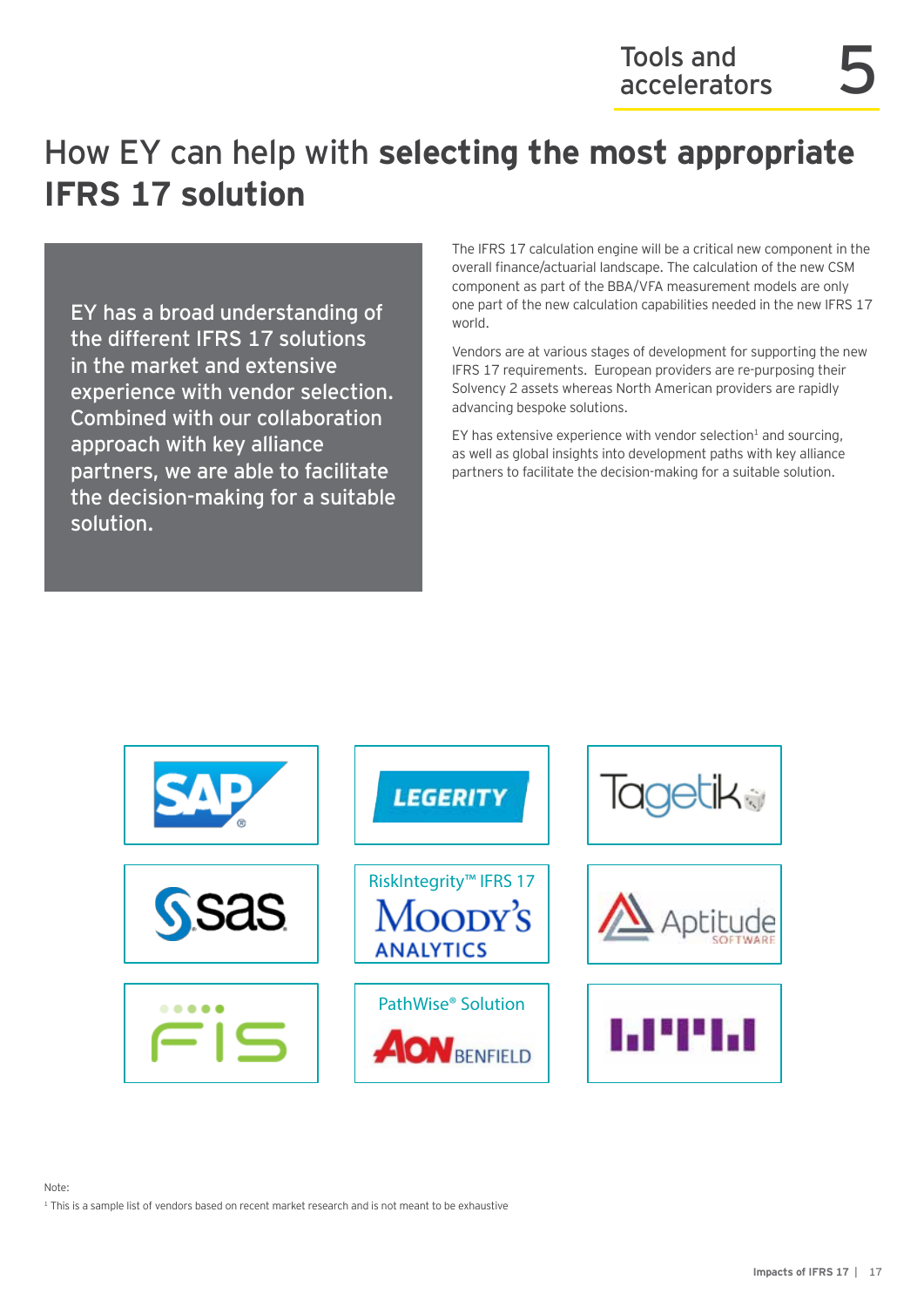### Case study 1 **IFRS 17 System Architecture**

EY supported a multi-national European Insurance Group on its IFRS 17 design. Key elements of its IFRS 17 end-to-end systems architecture landscape were defined, as well as identifying and facilitating the IFRS 17 system provider selection process.

#### **The challenge**

The ambition of the company was to optimize the benefits of IFRS 17 changes and achieve its long-term strategic vision by redefining and transforming the end-to-end systems architecture.

#### **EY's approach**

As an initial step to design the systems and process landscape, the company defined the guiding principles for orientation and quality checks.

- 1. Do not restrict to the regulatory process only. Provide a finance database and as much detailed data as (economically) feasible for management insight.
- 2. Central Processes and guidelines Central systems for actuarial and accounting (with local responsibilities).
- 3. Reuse before Buy before Make
- 4. Consistent to current environment, separate (actuarial) systems for Life and Non-life. There is no need to consolidate into one system.
- 5. Do not expand the existing GL to cover the IFRS 17 accounting functionalities (thick GL). Stay with a thin GL by using a (new) technical sub-ledger.
- 6. Stay with the Parallel-GAAP approach implemented (full posting)
- 7. The current Fast-Close Deadlines have to be met.

In a next step EY assisted the company to design the target systems architecture, underpinned by the guiding principles defined earlier.

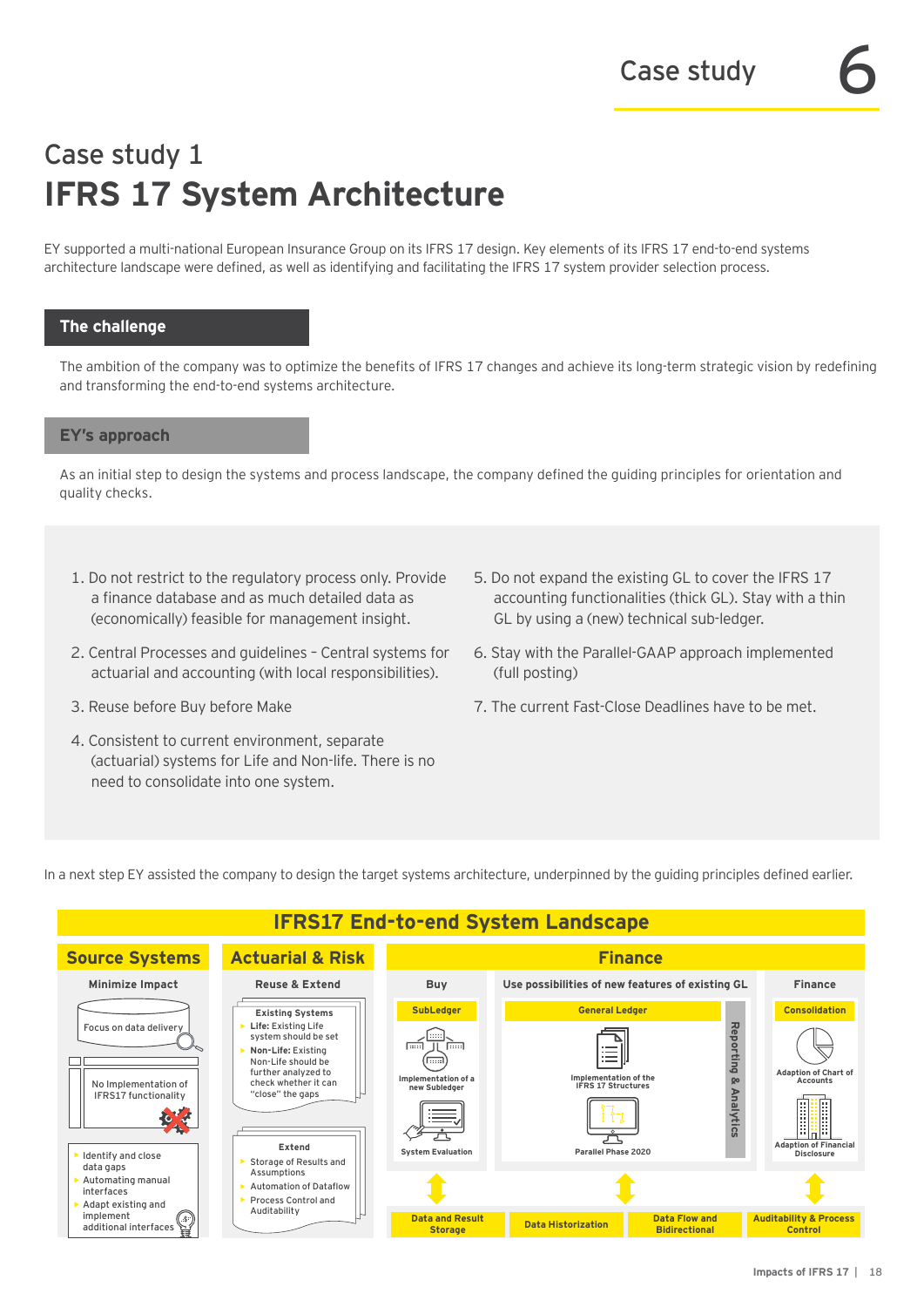### Case study 2 **Integrated Finance and Risk Solution**

In order to meet various regulatory demands including IFRS requirements, the company decided to improve its Finance and Risk functions through an integration of sub-ledger system. This design allowed the company to use templates and keep a single source of truth that extracts / calculates / delivers all the regulatory reporting requirements.

### **The challenge**

The company was facing a number of complex challenges and multiple in-flight projects that would be impacted by IFRS 17. A review of the end-to-end systems architecture was required to provide flexible, scalable and sustainable solutions to meet increasing internal and external demands, as well as reducing complexity and total cost of ownership in the medium to long term.

#### **EY's approach**

EY developed a high-level architecture approach design that introduced a powerful regulatory reporting layer between the operational systems, GL, actuarial systems and analytics/reporting engines.

Data granularity, data volume and frequency of data loads were considered, along with gaps between current architecture and the new IFRS 17 requirements.

#### EY's high-level Architecture Approach design:



#### EY's high-level Architecture Approach design:

- 1. Data Load Layer: Integrated sub-ledger system solution receives the business operational information from transactions systems and external data sources such as currency rates and yield curves.
- 2. Source Data Reconciliation Layer: This layer is the source of truth, storing key information to build IFRS 17 outputs such as financial statements, financial instruments, business transactions, accounts, physical assets and market data.
- 3. Accounting for Insurance Contracts Layer: the calculations and functionalities necessary to meet the Standard are processed in this part of the data flow. All information from this layer will be stored and used in the next layer.
- 4. Actuarial Calculation Engine: Using actuarial models and other data sources, the engine will calculate future estimated cash flows, earning patterns, estimates for premiums and claims, then pass the results to the ISS solution. In this layer, all the information is stored within a single transaction level which better enables reconciliation and audit.
- 5. Analytics Layer: Aggregates information within various documents and reports, that are sent periodically to GL.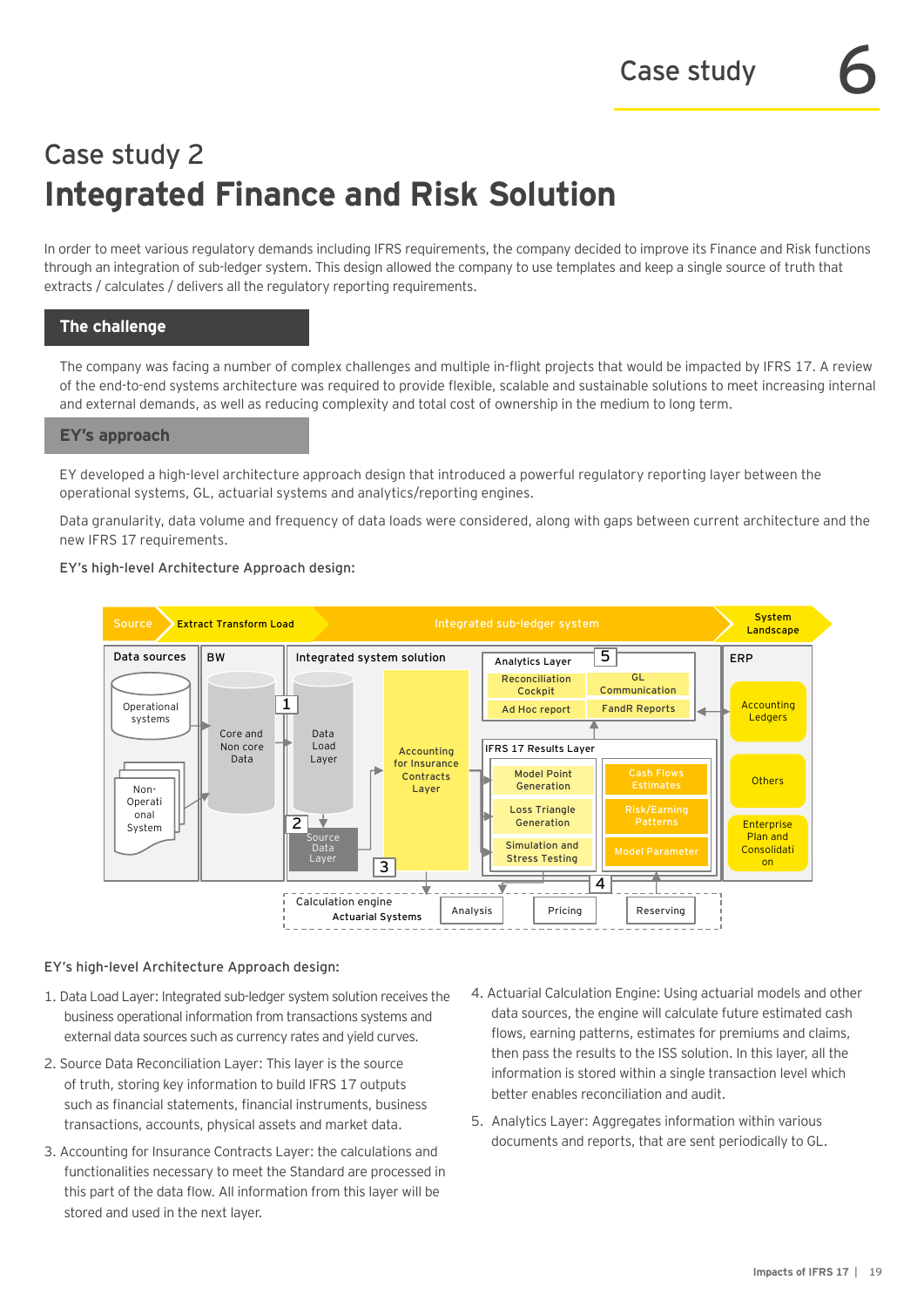# **Authors**



**Martyn van Wensveen** Partner, Malaysia, APAC *Mobile: +60374958632 Email: martyn.van.wensveen@my.ey.com*



**Christine Kennedy** Partner, Australia, APAC *Mobile: +61411332290 Email: christine.kennedy@au.ey.com*



**Dr. Zeljko Strkalj** Senior Manager, Switzerland, EMEIA *Mobile: +41582894367 Email: zeljko.strkalj@ch.ey.com*





Partner, Canada, Americas *Mobile: +1 5142432768*

**Sunny Chu**



**Hiroko Kakiuchi** Senior Manager, Australia, APAC *Mobile: +61434314939 Email: hiroko.kakiuchi@au.ey.com*

*Email: anthony.bousles@au.ey.com*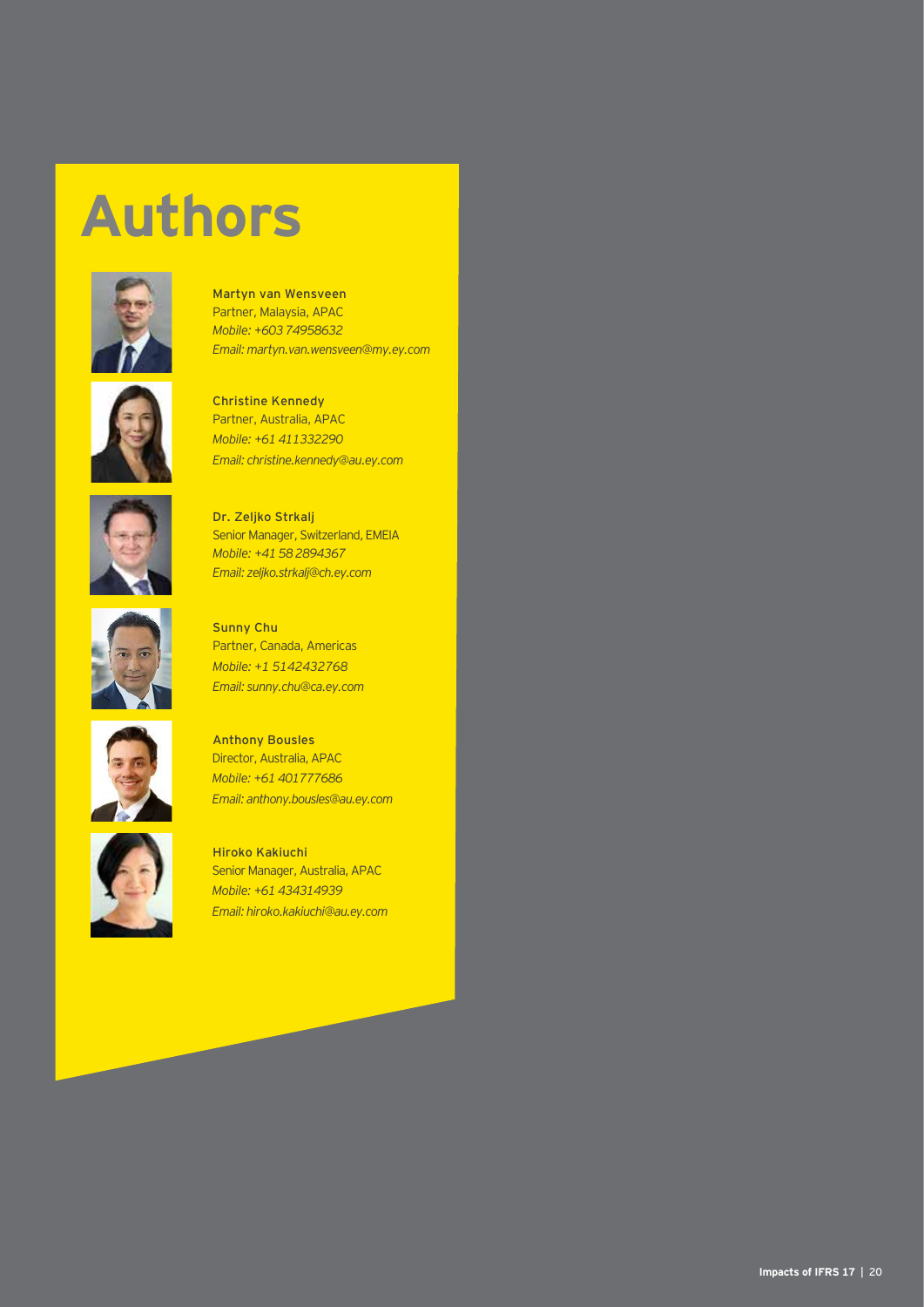# **Contacts**

### **Global**

| Kevin Griffith    | +44 20 7951 0905 | kgriffith@uk.ey.com         |
|-------------------|------------------|-----------------------------|
| Martina Neary     | +44 20 7951 0710 | mneary@uk.ey.com            |
| Martin Bradley    | +44 20 7951 8815 | mbradley@uk.ey.com          |
| Hans van der Veen | + 31 88 40 70800 | hans.van.der.veen@nl.ey.com |

### **Europe, Middle East, India and Africa**

| Philip Vermeulen                        | +41 58 286 3297    | phil.vermeulen@ch.ey.com             |
|-----------------------------------------|--------------------|--------------------------------------|
|                                         |                    |                                      |
| Thomas Kagermeier                       | +49891433125162    | thomas.kagermeier@de.ey.com          |
| Belgium; Katrien De Cauwer              | +3227749191        | katrien.de.cauwer@be.ey.com          |
| France; Vincent Vallee                  | +33 6 46 76 10 23  | vincent.vallee@fr.ey.com             |
| Germany; Martin Gehringer               | +49 6196 996 12427 | martin.gehringer@de.ey.com           |
| Germany; Robert Bahnsen                 | +49711988110354    | robert.bahnsen@de.ey.com             |
| India; Rohan Sachdev                    | + 91 226 192 0470  | rohan.sachdev@in.ey.com              |
| Italy; Matteo Brusatori                 | +39 02722 12348    | matteo.brusatori@it.ey.com           |
| Israel; Emanuel Berzack                 | +97235680903       | emanuel.berzack@il.ey.com            |
| Netherlands; Jasper Kolsters            | +31884071218       | jasper.kolsters@nl.ey.com            |
| Portugal; Ana Salcedas                  | +351217912122      | ana.salcedas@pt.ey.com               |
| South Africa; Jaco Louw                 | +27214430659       | jaco.louw@za.ey.com                  |
| Spain; Ana Belen Hernandez-<br>Martinez | +34915727298       | anabelen.hernandezmartinez@es.ey.com |
| Switzerland; Roger Spichiger            | +41582863794       | roger.spichiger@cg.ey.com            |
| UAE; Sanjay Jain                        | +971 4312 9291     | sanjay.jain@ae.ey.com                |
| UK; Brian Edey                          | +44 20 7951 1692   | bedey@uk.ey.com                      |
| UK; Nick Walker                         | +44 20 7951 0335   | nwalker1@uk.ey.com                   |
| UK; Shannon Ramnarine                   | +44 20 7951 3222   | sramnarine@uk.ey.com                 |
| UK; Steven Capps                        | +44 20 795 1663    | scapps@uk.ey.com                     |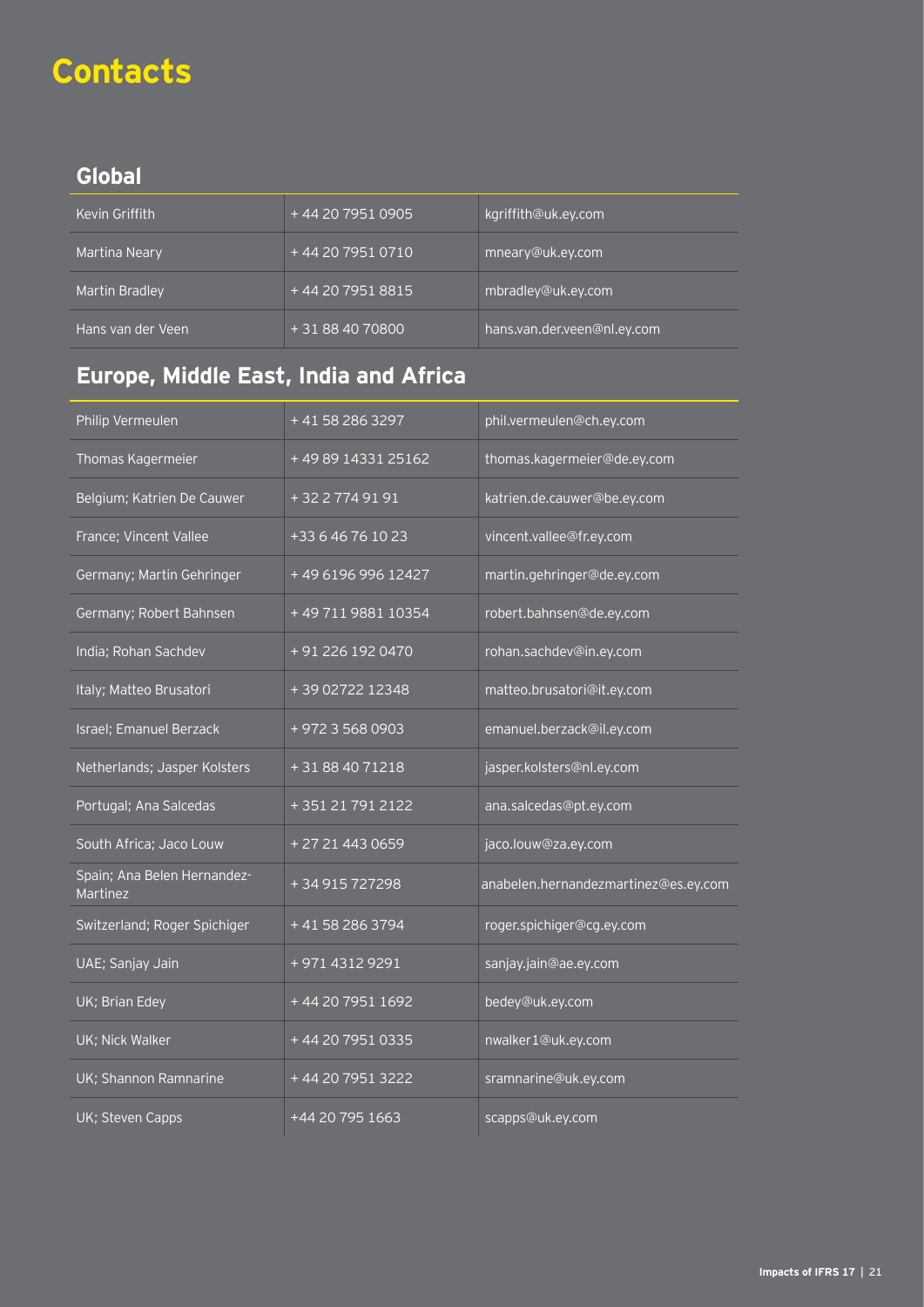### **Contacts**

### **Americas**

| Argentina; Alejandro de Navarette | + 54 11 4515 2655 | alejandro.de-navarrete@ar.ey.com |
|-----------------------------------|-------------------|----------------------------------|
| Brazil; Eduardo Wellichen         | + 55 11 2573 3293 | eduardo.weellichen@br.ey.com     |
| Brazil; Nuno Vieira               | +55 11 2573 3098  | nuno.vieira@br.ey.com            |
| Canada; Janice Deganis            | +15195713329      | janice.c.deganis@ca.ey.com       |
| Mexico; Tarsicio Guevara Paulin   | +52 555 2838687   | tarsicio.quevara@mx.ey.com       |
| USA; Rajni Ramani                 | +1 212 773 7760   | rajni.k.ramani@ey.com            |
| USA; John Santosuosso             | + 1 617 585 1867  | john.santosuosso@ey.com          |
| USA; Evan Bogardus                | + 1 212 773 1428  | evan.bogardus@ey.com             |

### **Asia Pacific**

| Jonathan Zhao              | +85261248127      | jonathan.zhao@hk.ey.com       |
|----------------------------|-------------------|-------------------------------|
| Martyn van Wensveen        | +60374958632      | martyn.van.wensveen@my.ey.com |
| Australia; Kieren Cummings | +61292484215      | kieren.cummings@au.ey.com     |
| China (mainland); Andy Ng  | +86 10 5815 2870  | andy.ng@cn.ey.com             |
| China (mainland); Bonny Fu | +86 135 0128 6019 | bonny.fu@cn.ey.com            |
| Hong Kong; Steve Cheung    | +852 2846 9049    | steve.cheung@hk.ey.com        |
| Hong Kong; Tze Ping Chng   | +852 2849 9200    | tze-ping.chng@hk.ey.com       |
| Hong Kong; Peter Telders   | +85296662014      | peter.telders@hk.ey.com       |
| Korea; Mi Namkung          | +852 2849 9184    | mi.namkung@hk.ey.com          |
| Korea; Suk Hun Kang        | + 82 2 3787 6600  | suk-hun.kang@kr.ey.com        |
| Singapore; Patrick Menard  | +6563098978       | patrick.menard@sg.ey.com      |
| Singapore; Sumit Narayanan | + 65 6309 6452    | sumit.narayanan@sg.ey.com     |
| <b>Japan</b>               |                   |                               |
| Hiroshi Yamano             | + 81 33 503 1100  | hiroshi.yamano@jp.ey.com      |
| Norio Hashiba              | + 81 33 503 1100  | hashiba-nr@shinnihon.or.jp    |
| Toshihiko Kawasaki         | + 81 33 503 1100  | toshihiko.kawasaki@jp.ey.com  |